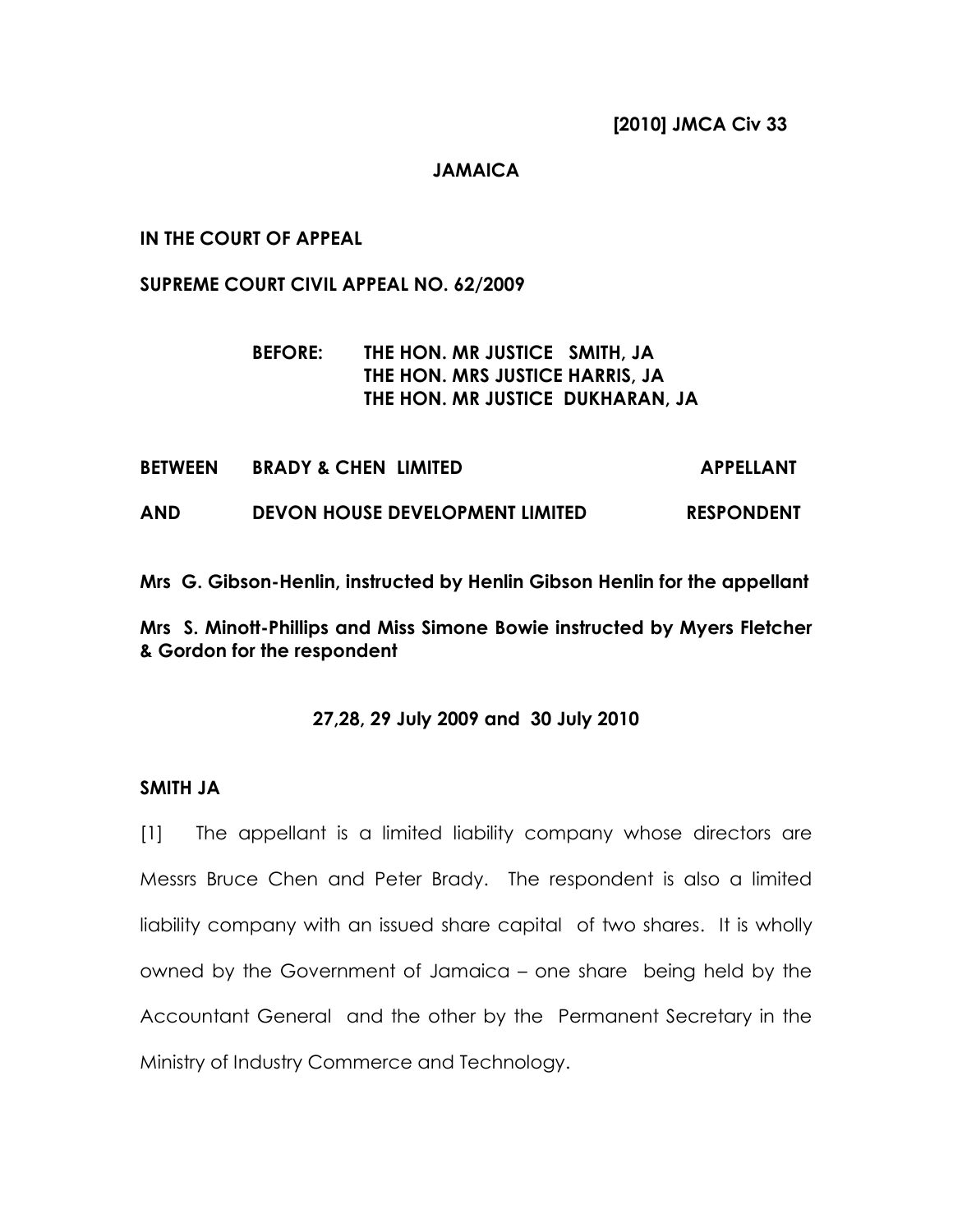[2] On 1 April 2007 the appellant and the respondent entered into a written lease agreement for a term of five years, with an option to renew, in respect of all that part of land comprised in certificate of title registered at Volume 216 Folio 76 of the Register Book of Titles known as the Grog Shoppe Restaurant and Pub. The leased land is part of the Devon House Complex situate at 26 Hope Road, Kingston 5.

[3] By Legal Notice published in the Jamaica Gazette on 31 October 2006, the said land was vested in the Commissioner of Lands in trust for Her Majesty in right of the Government of Jamaica from 2 October 2006. Prior to this, Devon House was declared to be a National Monument by the Jamaica National Heritage Trust (see endorsement on the certificate at page 112 of Record).

[4] On 30 December 2008, the appellant wrote the respondent stating that it would not be able to continue with the lease arrangements of the Grog Shoppe beyond 28 February 2009. I will reproduce this letter in full later.

[5] On or about 8 January 2009 the parties met at the Devonshire Restaurant to discuss the appellant's letter and the payment of outstanding rental, among other things. The parties are not agreed as to whether the "surrender" of the lease was discussed.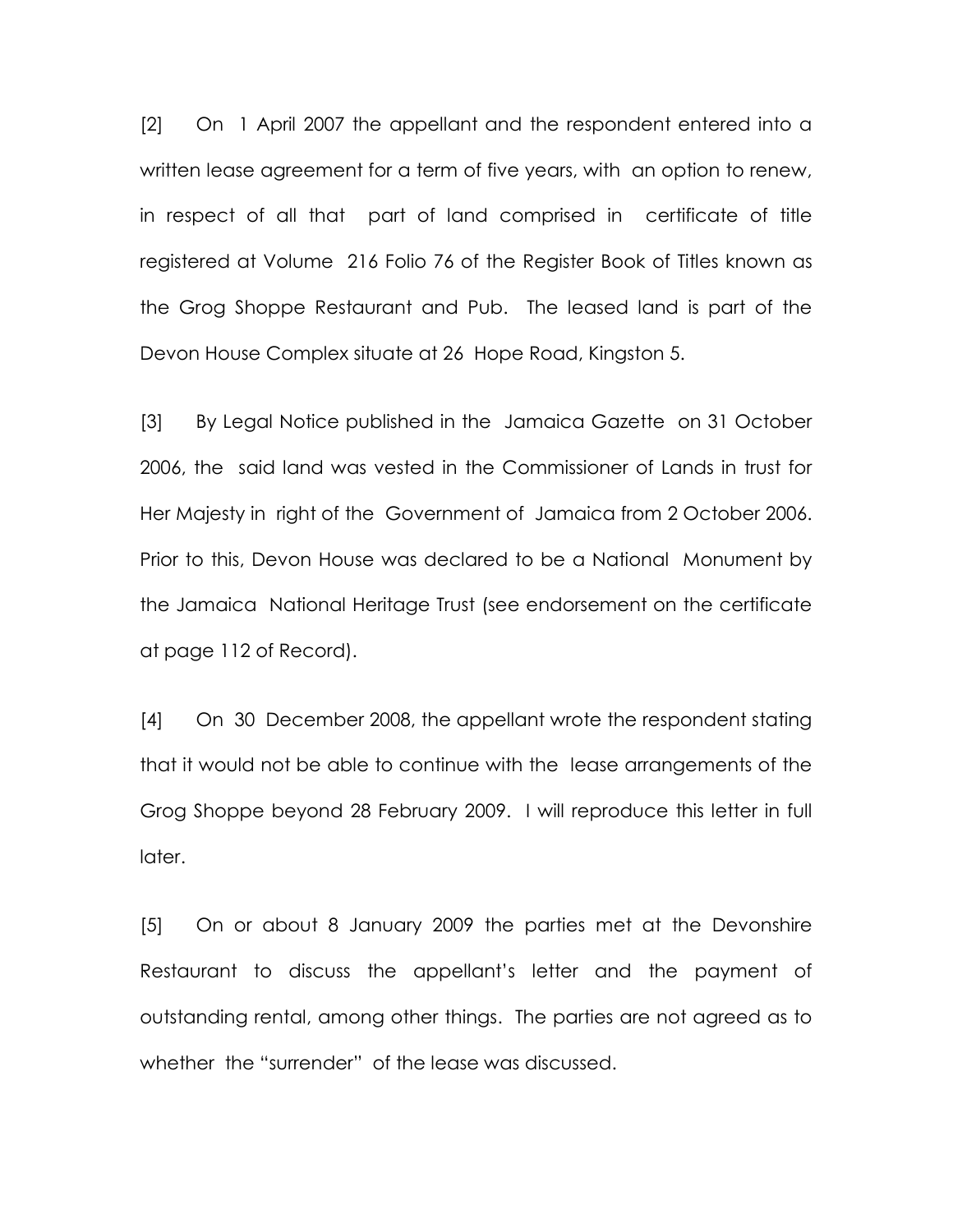[6] The respondent placed the following advertisement in the Sunday

Gleaner of 15 February 2009:

### "DEVON HOUSE DEVELOPMENT LIMITED

Is inviting the expressions of interest for the operation of the Grog Shoppe Restaurant at Devon House.

The Grog Shoppe is one of the restaurants located at Devon House Heritage Site offering comfortable outdoor and indoor dining in an unmatched serene ambience.

The Grog Shoppe has developed an enviable reputation of providing unique Jamaican food and beverage consistent with the Devon House brand name.

The successful applicant will be responsible for:

- Managing and maintaining the high standards of the Devon House facility.
- Developing new and exciting products in keeping with the historical relevance of Devon House.
- Promoting and marketing the facility as a feature of the wider tourism product at Devon House.

Applicants should possess all relevant and valid permits to operate a restaurant. Interested parties are invited to submit a detailed business plan with a brief description of qualifications and experience to Devon House no later than March 6, 2009."

[7] Between 24 February and 12 March 2009 the parties exchanged many letters concerning the lease agreement. From these letters, it emerged that the parties were not in agreement as to whether or not the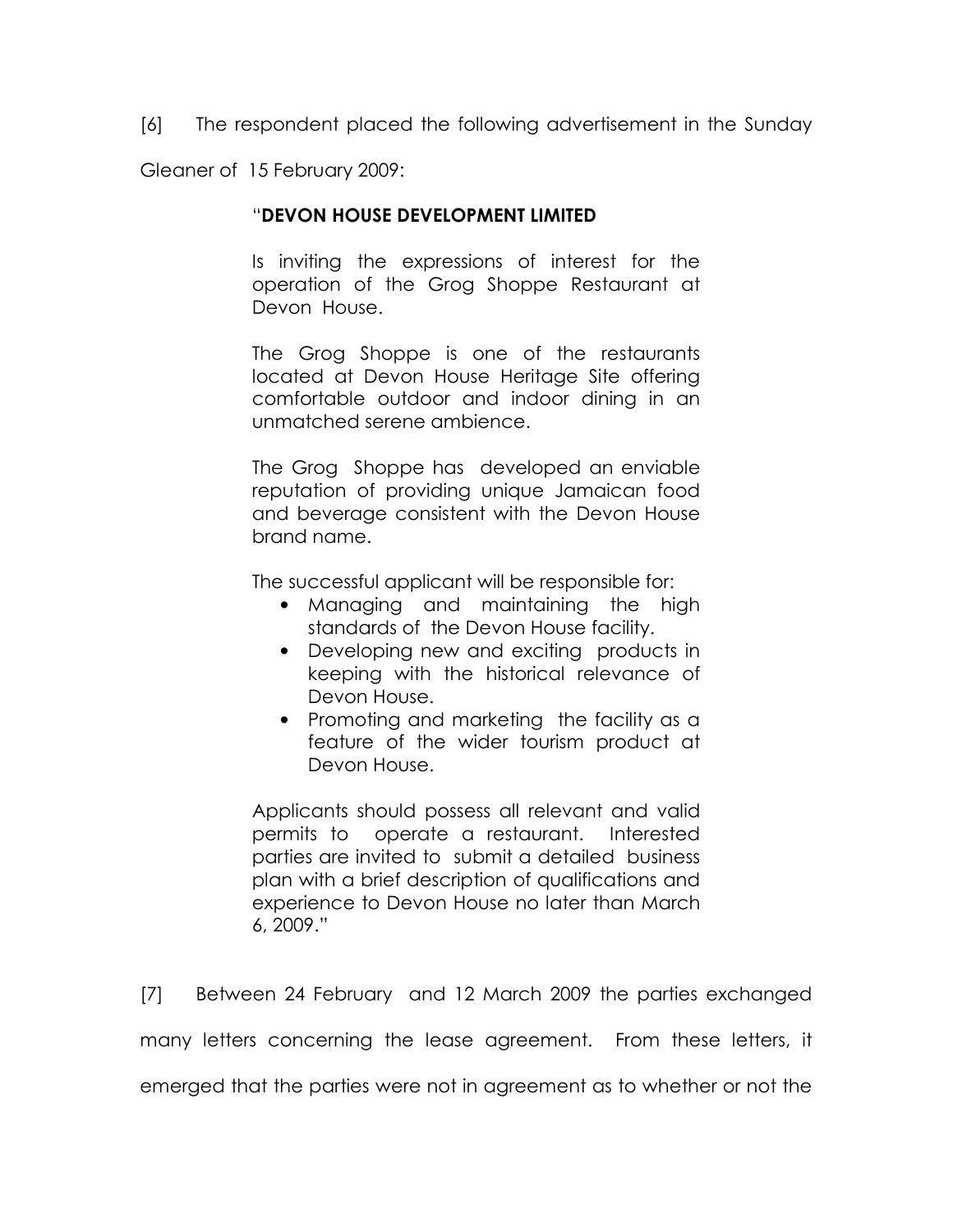appellant's letter of 30 December 2008 was an offer to surrender the lease and, if it were, whether the respondent had accepted it. I will return to some of these letters later.

[8] By letter dated 12 March 2009 the respondent threatened to send in the bailiff to remove the appellant in the event that the appellant did not immediately vacate the premises. In response to this threat, the appellant, on 18 March 2009, filed a claim form seeking a declaration that the lease agreement was not surrendered and that the appellant was entitled to remain in possession. The appellant also sought an injunction restraining the respondent from re-taking possession of the leased property.

[9] On 19 March 2009 the appellant obtained an ex parte injunction against the respondent for 14 days. This interim injunction was subsequently extended to 8 April 2009 when the inter partes hearing for interlocutory injunction went before Gloria Smith J. The learned trial judge in a written judgment delivered on 18 May 2009, in dismissing the appellant's claim with costs, held:

"(i) That the defendant Devon House Development Ltd. was acting in its personal capacity when it purported to grant a lease to the claimant. Additionally, even if the defendant was an agent of the Crown it would fall into the category of "the executive" as was enunciated in **M v Home Office** [1993] 3 All ER 537 which stated that where an injunctive relief is sought, an officer of the executive arm of the Government is in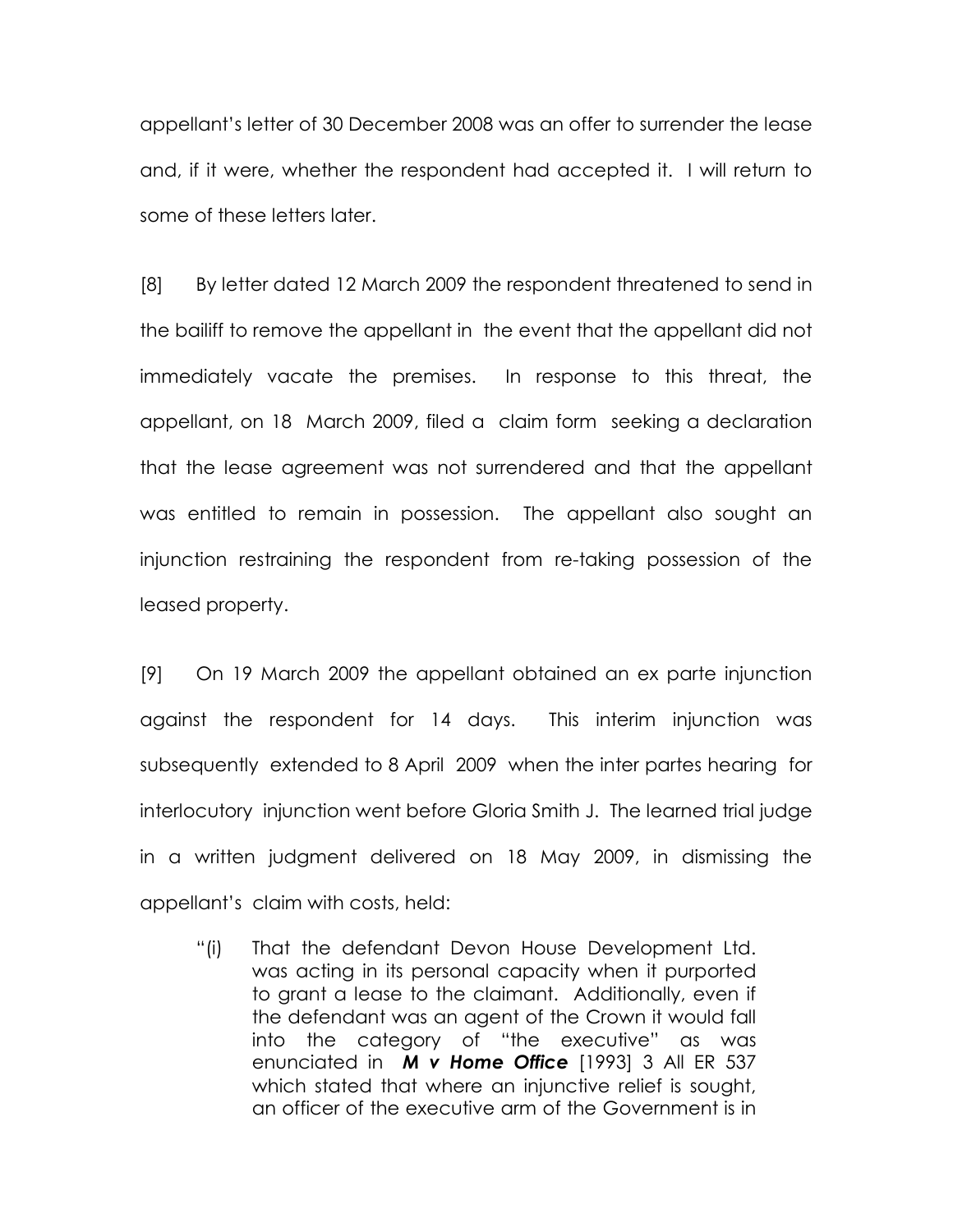the same position as any other person and therefore an injunction may be granted against him.

- (ii) That the claimant has satisfied the first requirement of the guidelines as was stated in the House of Lords' decision in **American Cyanamid v Ethicon** [1975] 1 All ER 504 that their claim is not frivolous or vexatious and there are in fact serious issues to be tried.
- (iii) That damages would however be an adequate remedy were the claimant to succeed and that the defendant would be in a position to pay them."

# Grounds of Appeal

[10] In its amended notice of appeal filed on 28 May 2009 the appellant

seeks an order setting aside the learned judge's order on the following

grounds:

- "(i) The learned judge erred as a matter of fact and/or law in refusing the injunction on the basis that the Appellant's ability to pay damages would be tenuous based on its financial position.
- (ii) The learned judge erred as a matter of fact and/or law in refusing the injunction on the basis that the Appellant's ability to pay damages would be tenuous based on its financial position without exploring whether the Appellant could provide security through its directors as indicated at paragraph 28 of the affidavit of Peter Brady sworn to on 18 March 2009.
- iii) The learned judge erred as a matter of fact and/or law in finding that damages would be an adequate remedy for the Appellant notwithstanding that the Appellant's claim relates to an interest in land being the unexpired portion of three years of a lease with a term of five years.
- (iv) The learned judge erred as a matter of fact and/or law in finding damages were an adequate remedy in circumstances where the Appellant is operating a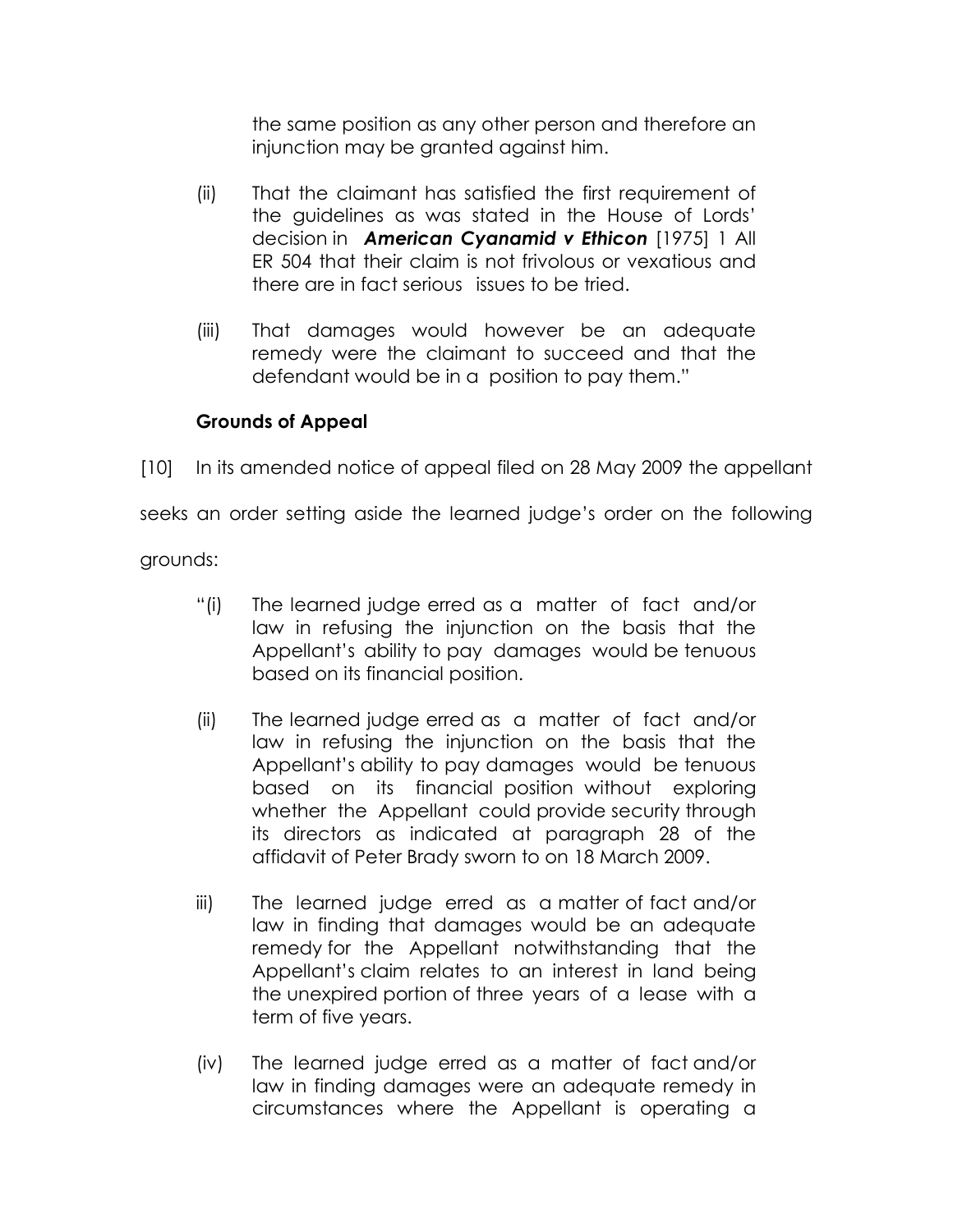business as a going concern without regard for the disruption of that business and the termination of its at least forty (40) employees.

- (v) the learned judge erred as a matter of fact and law in finding that the Respondent was in a position to pay damages.
- (vi) The learned judge erred as a matter of fact and/or law in so far as the factors are evenly balanced such as to favour a preservation of the status quo."

# The Counter-Notice of Appeal

[11] In its counter notice filed on 27 May 2009, the respondent, in addition to the reasons given by the learned judge, seeks to affirm the

learned judge's decision on the following grounds:

- "(1) The learned judge erred in finding that the Respondent was acting in its private capacity and that, even if acting as an agent of the Crown, it would be an agent for the Crown, qua the Executive, and not, qua Monarch (and that, therefore, the Crown Proceedings Act does not apply to prohibit injunctive relief) in circumstances where:
	- (a) the lease states the capacity of the Respondent in entering into the lease is as the duly appointed agent of the Government of Jamaica; and
	- (b) the land subject of the lease is vested in the Commissioner of Lands in trust for Her Majesty in right of the Government of Jamaica (i.e. the Crown, qua Monarch).
- (2) The learned judge erred in finding that there were serious issues to be tried."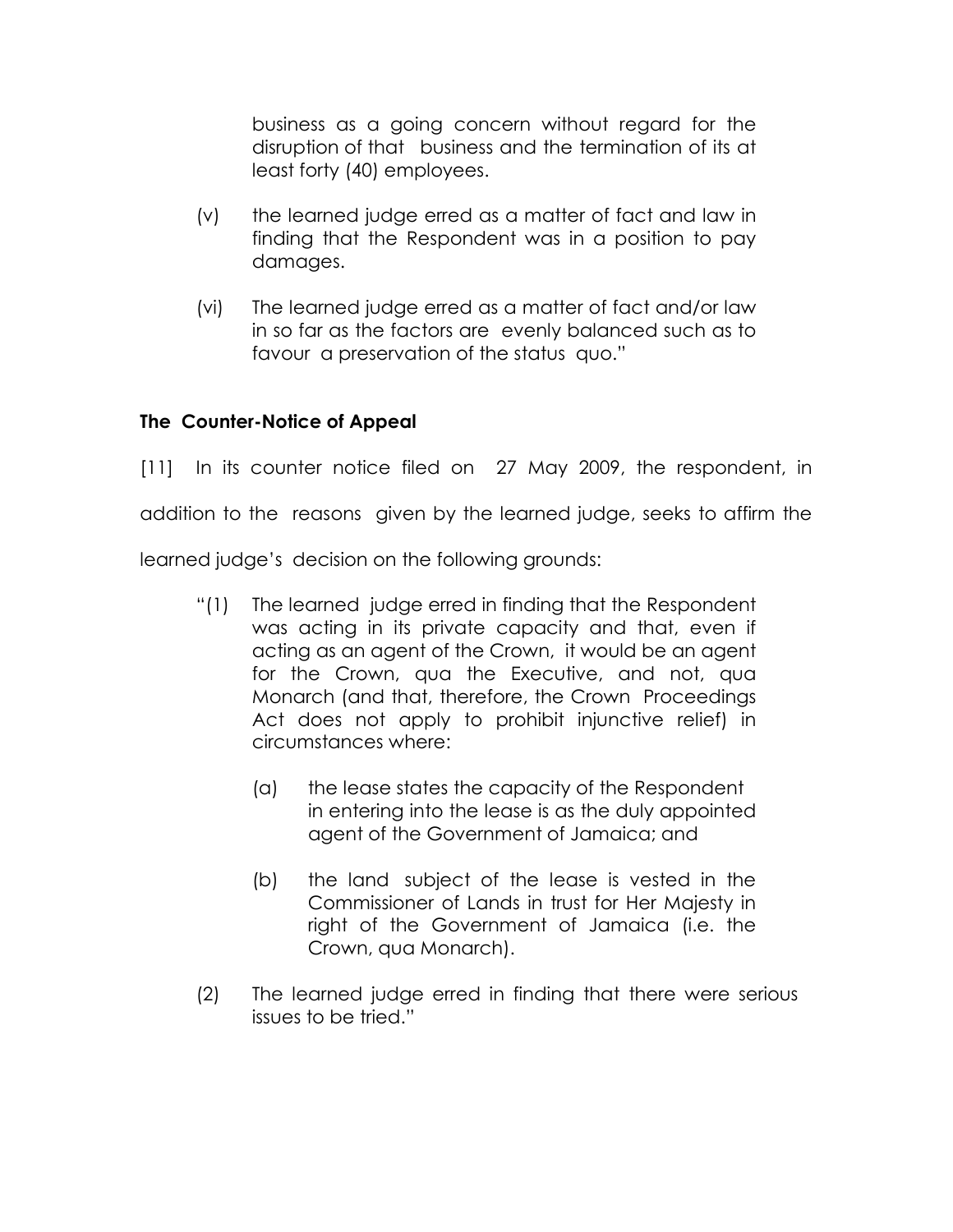[12] As Mrs Gibson-Henlin submits, from the appellant's perspective, the narrow issue on appeal is whether or not the judge correctly exercised her discretion in refusing the injunction on the ground that an award of damages would be an adequate remedy and that the respondent would be in a position to pay damages. On the other hand the bone of Mrs Minott-Phillips' contention is that the lessor was the Crown and not the respondent. Accordingly, the Crown should have been joined as a party. And in any event, she contends, by virtue of section 16 of the Crown Proceedings Act the court may not grant an injunction against the Crown. If the respondent is right, there will be no need to consider the issues raised by the appellant. Consequently, I will first deal with the respondent's counter appeal.

#### [13] Was the respondent acting in its private capacity?

 We have seen that the leased premises are located on land comprised in certificate of title registered at Volume 216 Folio 76. This property is known as Devon House and has been declared to be a national monument. By virtue of section 16 of the Land Acquisition Act, Devon House vests in the Commissioner of Lands "in trust for Her Majesty in right of the Government of Jamaica" from 2 October 2006, that is, the date the Commissioner entered into possession. A notice to this effect was published in the Gazette dated 31 October 2006 – see endorsement on title at page 112 ibid. In light of the foregoing, there can be no doubt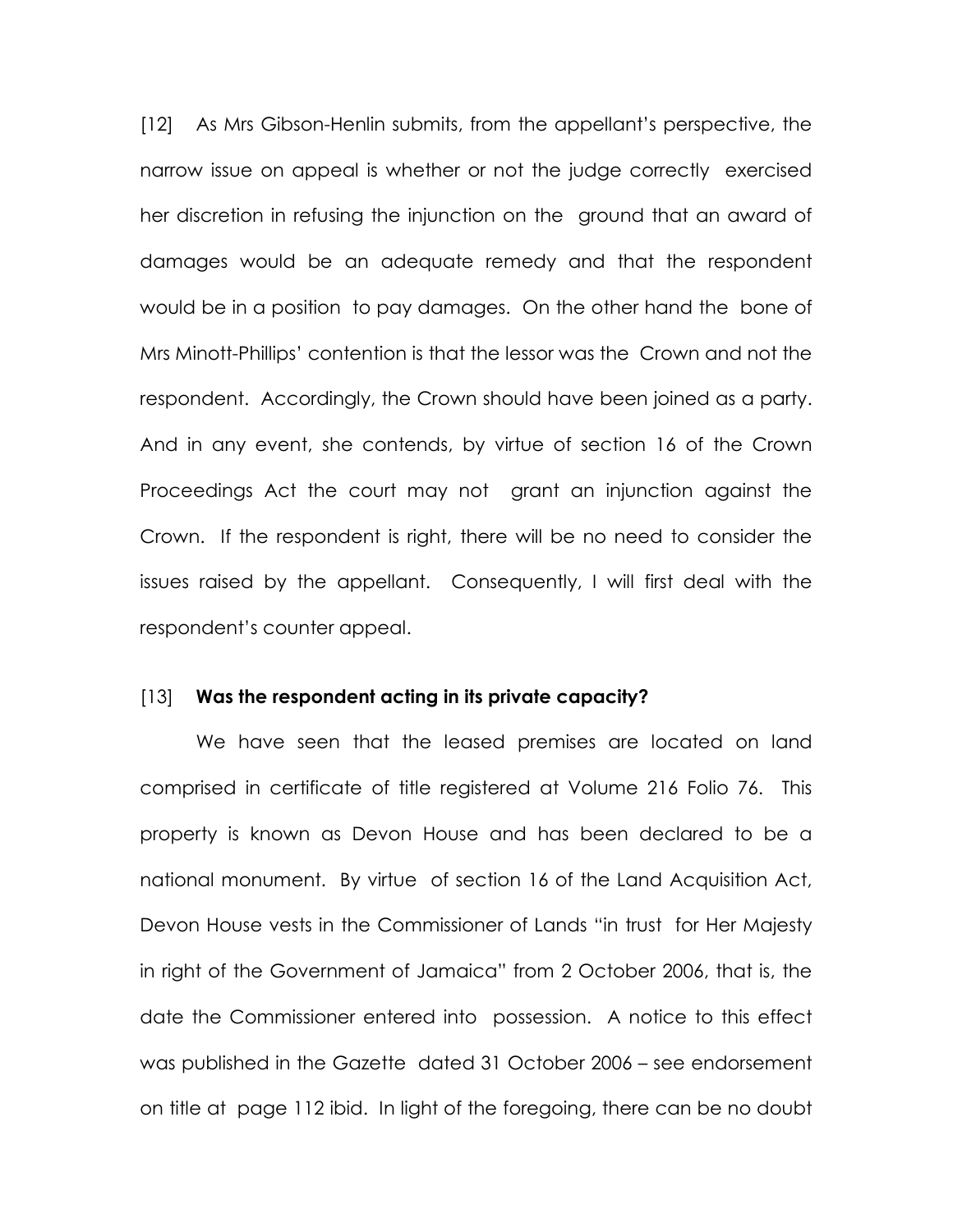that the leased property is owned by the government. The land is Crown land. It should be observed that the words "in trust" when used in relation to public law merely "indicate the existence of a duty owed to the Crown, by the officer of state as servant of the Crown", to deal with the property for the benefit of the person to whom it is expressed to be held in trust – see Town Investments Ltd v Department of Environment [1977] 1All ER 83. The respondent is not the legal or beneficial owner.

[14] We have also seen that the respondent is a government company. Its Memorandum of Association shows that its main object is to "maintain and develop the property known as Devon House…". One of its objects is "to let or lease any such premises or parts thereof…". It is reasonably clear that the respondent is part of the government machinery in relation to the operation of the Devon House Complex. Contrary to counsel for the appellant's submission, I am of the view that the respondent is a Crown entity. As such, it seems to me that any proceedings against the respondent should be instituted against the Attorney General pursuant to section 13 (2) of the Crown Proceedings Act which reads:

"13 (1)...

 (2) Civil proceedings against the Crown shall be instituted against the Attorney -General."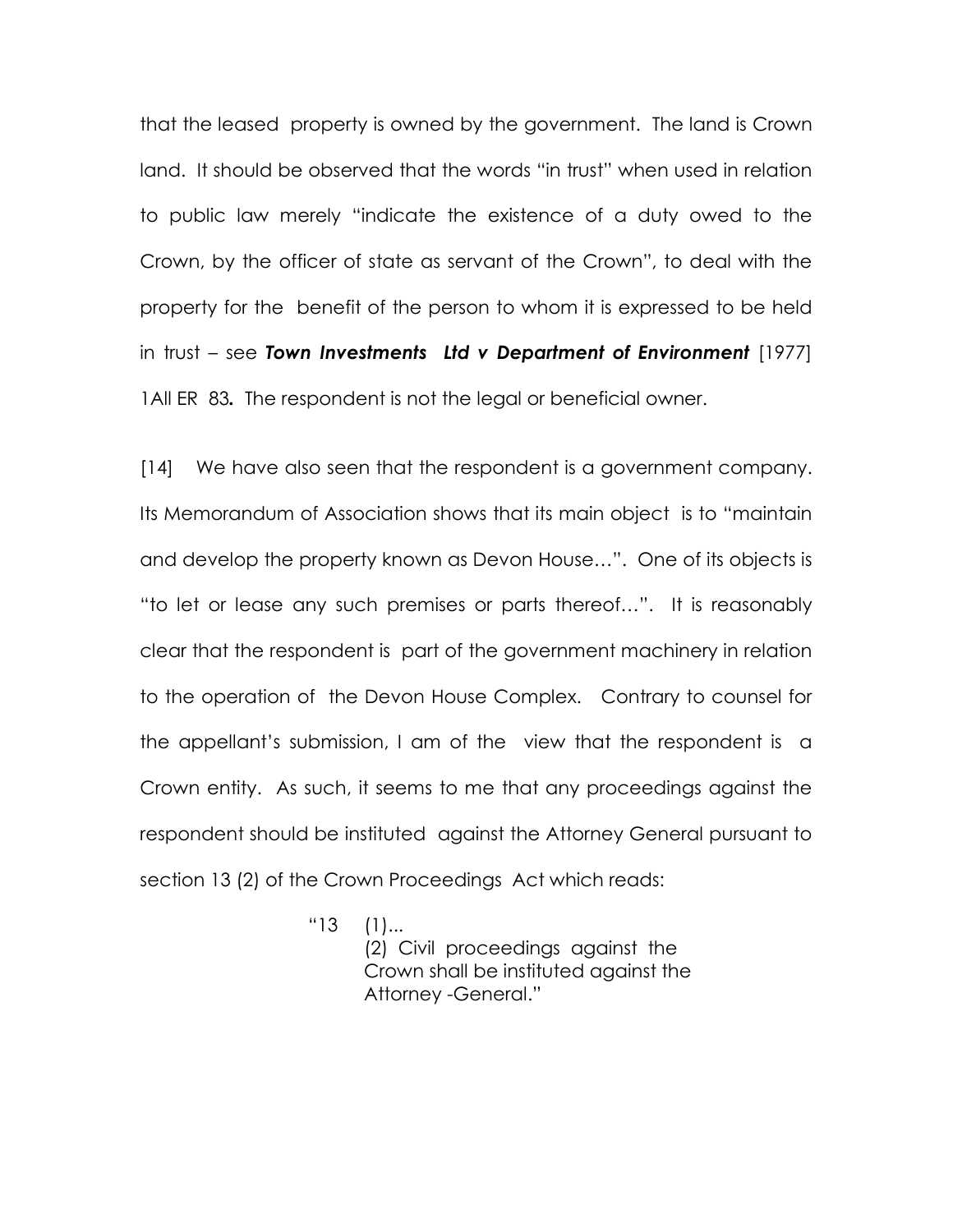Accordingly, I agree with Mrs. Minott-Phillips that the Attorney General should have been joined since the appellant was going against a government entity.

[15] Further, it seems clear to me that since the respondent was neither the legal owner nor the beneficial owner of any interest in the leased land, it could not have been acting in its personal capacity when it entered the lease agreement with the appellant. It must have been acting as agent or servant of the owner otherwise it would be a stranger meddling with the property of another. In such a case the appellant's claim would be for breach of warranty of authority. In the case of **Collen v Wright** (1857) 8E & B 647, "A describing himself as agent of P, agreed in writing to lease to the plaintiff a farm which belonged to P. Both the plaintiff H and A believed that A had the authority of P to make the lease, but this in fact was not the case. The plaintiff having failed in a suit for specific performance against P, later sued to recover damages from A's executors the costs that he had incurred in the suit." The action succeeded - see Cheshire Fifoot and Furmston's Law of Contract 12th Ed. pages 496-7. That the respondent in the instant case was acting as the authorized agent of the Crown cannot, in my opinion, be seriously debated. The Instrument of Lease states that the lease is:

> "BETWEEN Devon House Development Company Limited…(hereinafter referred to as 'the Landlord' which expression shall, where the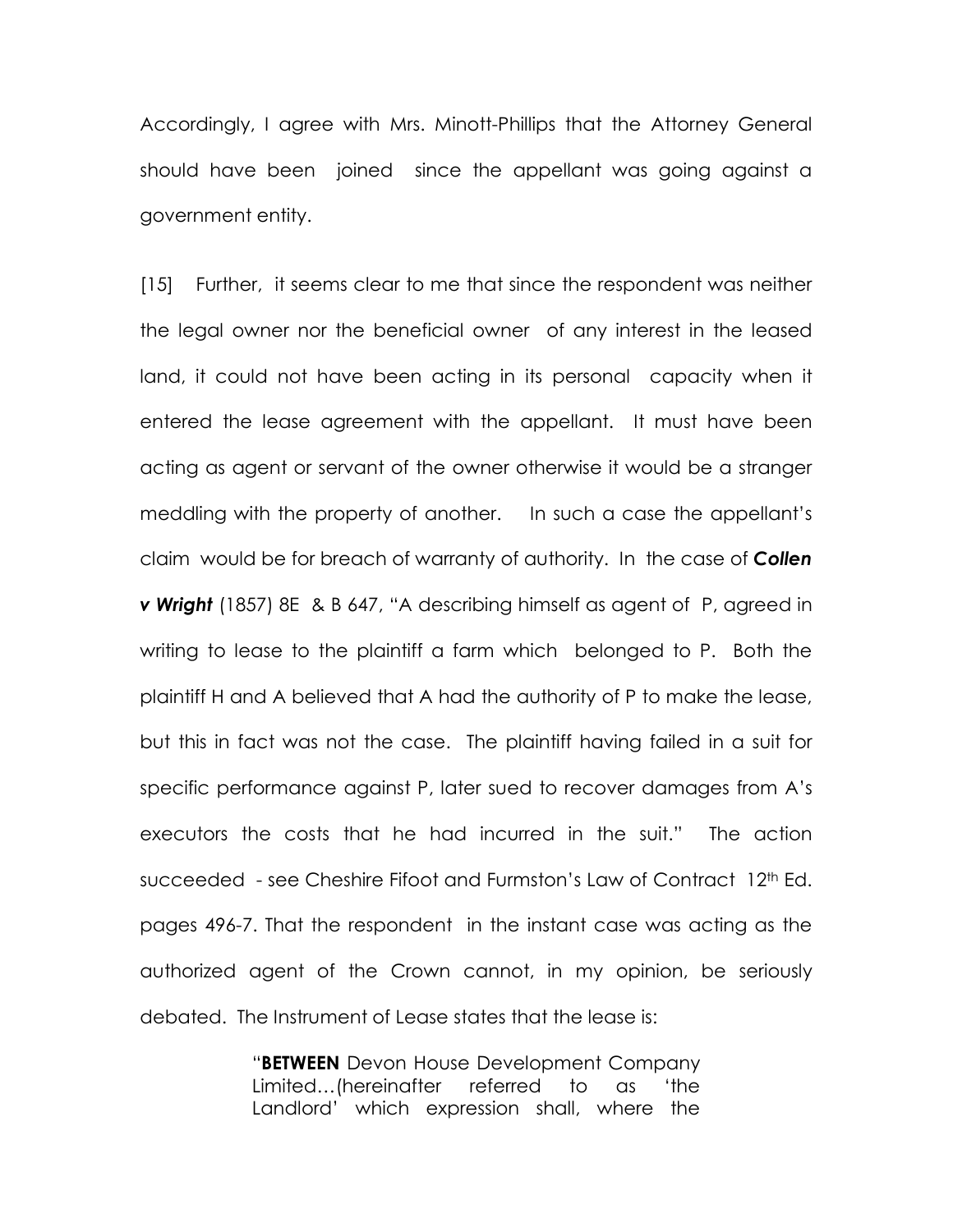context so admits, include the person for the time being entitled to the reversion immediately expectant on the determination of the term hereby created) of the ONE PART AND the party whose name, address and description are set out in Item (a) of Schedule 2…"

(Of course the appellant's name etc. appears in Item 1 of Schedule 2).

Preamble (B) of the instrument states unequivocally that:

"The Landlord is the duly appointed agent of the Government of Jamaica to act on its behalf in relation to the letting, management and all aspects of the operation of the Devon House Complex."

Thus the appellant knew from the outset that the respondent was the agent of the government and that it signed the lease agreement as such. The principal was disclosed in the lease agreement itself. Mrs Minott-Phillips' submission that in the circumstances the principal should have been sued, is, in my opinion, correct.

[16] The general rule is that where the agent has authority and is known to be an agent, the contract is the contract of the principal, not that of the agent, and prima facie at common law the only person who can sue and can be sued is the principal. It would seem that this general rule may be excluded by the express intention of the parties. There is no evidence of any such express intention in this case. As said before, the Instrument of Lease clearly stated that the respondent was the agent of the government. The fact that the respondent did not specifically sign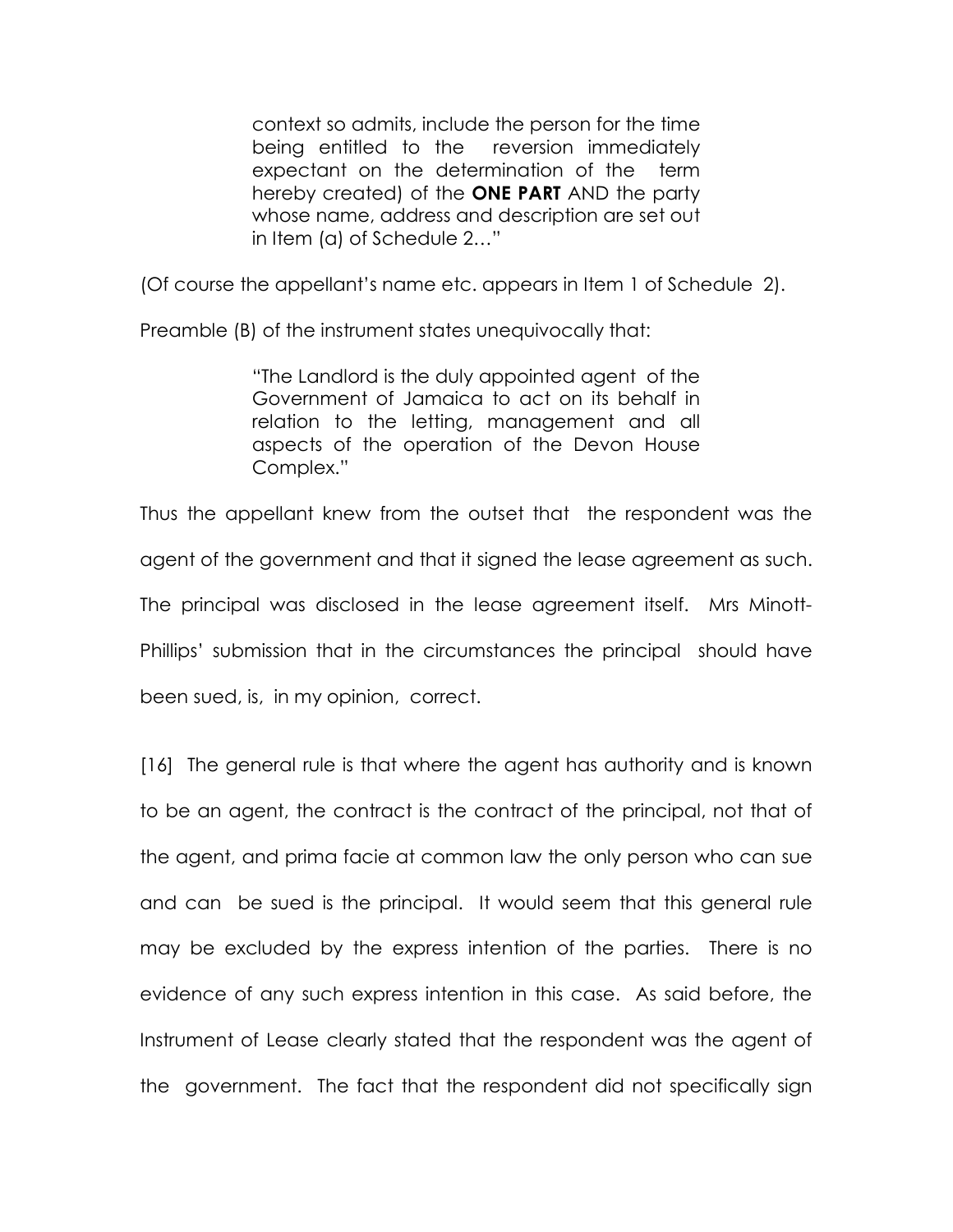"for and on behalf of" is no indication that it was acting in its private capacity. A pleader should in my view, if in doubt, go against all three the Attorney General, the Commissioner of Lands and the respondent.

### Injunctive Relief against the Crown or its Agent

[17] Having found that the respondent was acting as agent of the Crown and not in its personal capacity, I must go on to consider whether the learned judge was right in holding that as an agent of the Crown, the respondent "would fall into the category of the executive" and as such an injunction could be granted if the principles set out in **American** Cyanamid Co. v Ethicon [1975] 1 All ER 504 were satisfied.

[18] The learned judge stated that the determination of the issue as to whether an injunction ought properly to be granted against the respondent, assuming that it was acting as agent of the government, depended on whether the respondent was covered by section 16 (1) (a) and (2) of the Crown Proceedings Act. These provisions are:

> "16.- (1) In any civil proceedings by or against the Crown the Court shall, subject to the provisions of this Act, have power to make all such orders as it has power to make in proceedings between subjects, and otherwise to give such appropriate relief as the case may require:

Provided that –

(a) where in any proceedings against the Crown any such relief is sought as might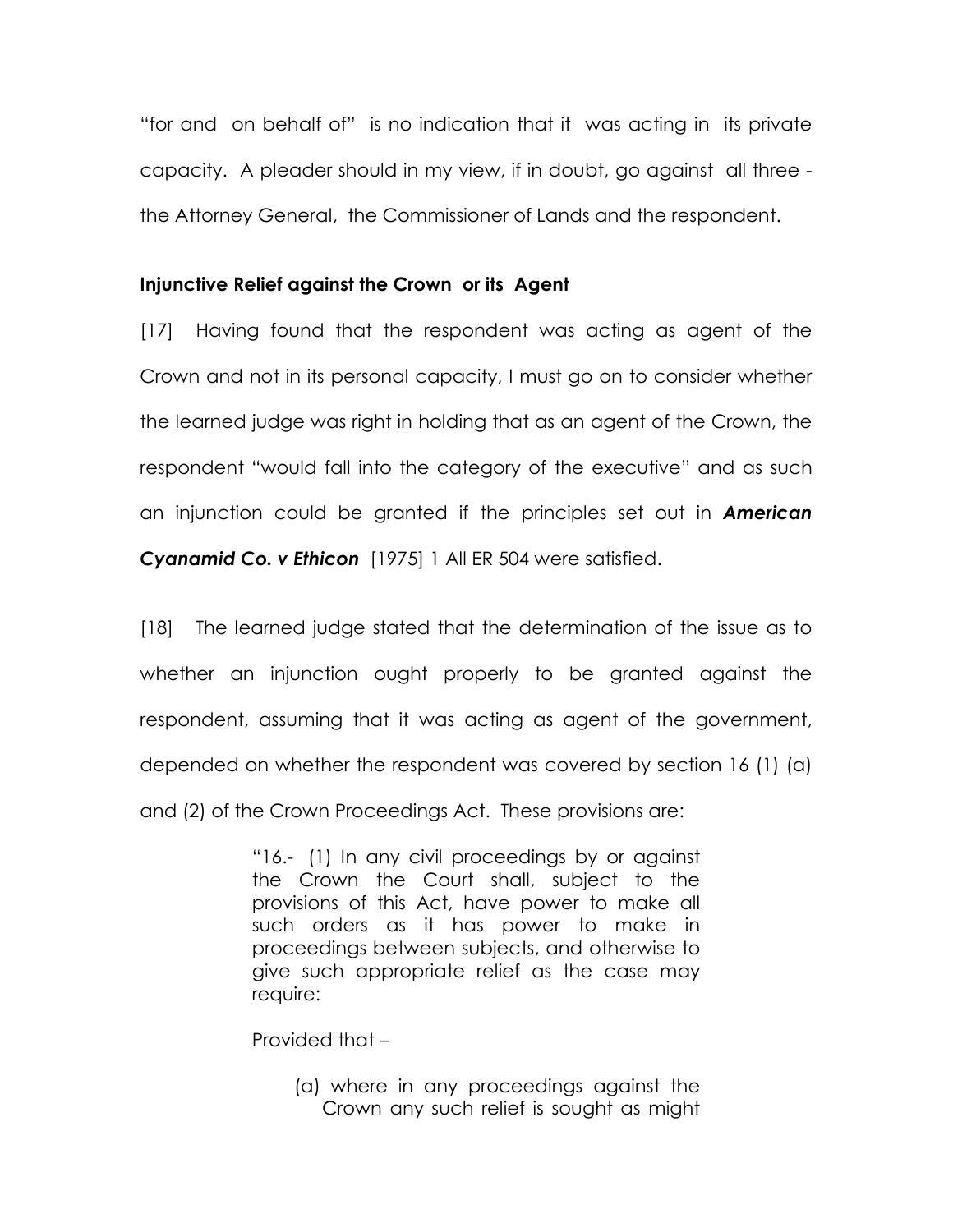in proceedings between subjects be granted by way of injunction or specific performance, the Court shall not grant an injunction or make an order for specific performance, but may in lieu thereof make an order declaratory of the rights of the parties; and

(b) in any proceedings against the Crown for the recovery of land or other property the Court shall not make an order for the recovery of land or the delivery of the property, but may in lieu thereof make an order declaring that the plaintiff is entitled as against the Crown to the land or property or to the possession thereof.

 (2) The Court shall not in any civil proceedings grant any injunction or make any order against an officer of the Crown if the effect of granting the injunction or making the order would be to give any relief against the Crown which could not have been obtained in proceedings against the Crown."

[19] In concluding that, in the circumstances of the instant case, section 16 of the Act did not prohibit the granting of injunctive relief, the learned judge relied on M v Home Office [1993] 3 All ER 537 which was referred to by the appellant's attorney-at-law. That case was primarily concerned with the question as to whether ministers and civil servants are personally subject to the contempt jurisdiction of the court in respect of acts done in their official capacity. The House, however, was of the view that the question as to whether injunctive relief was available against the Crown or its officers in that case was relevant to the contempt jurisdiction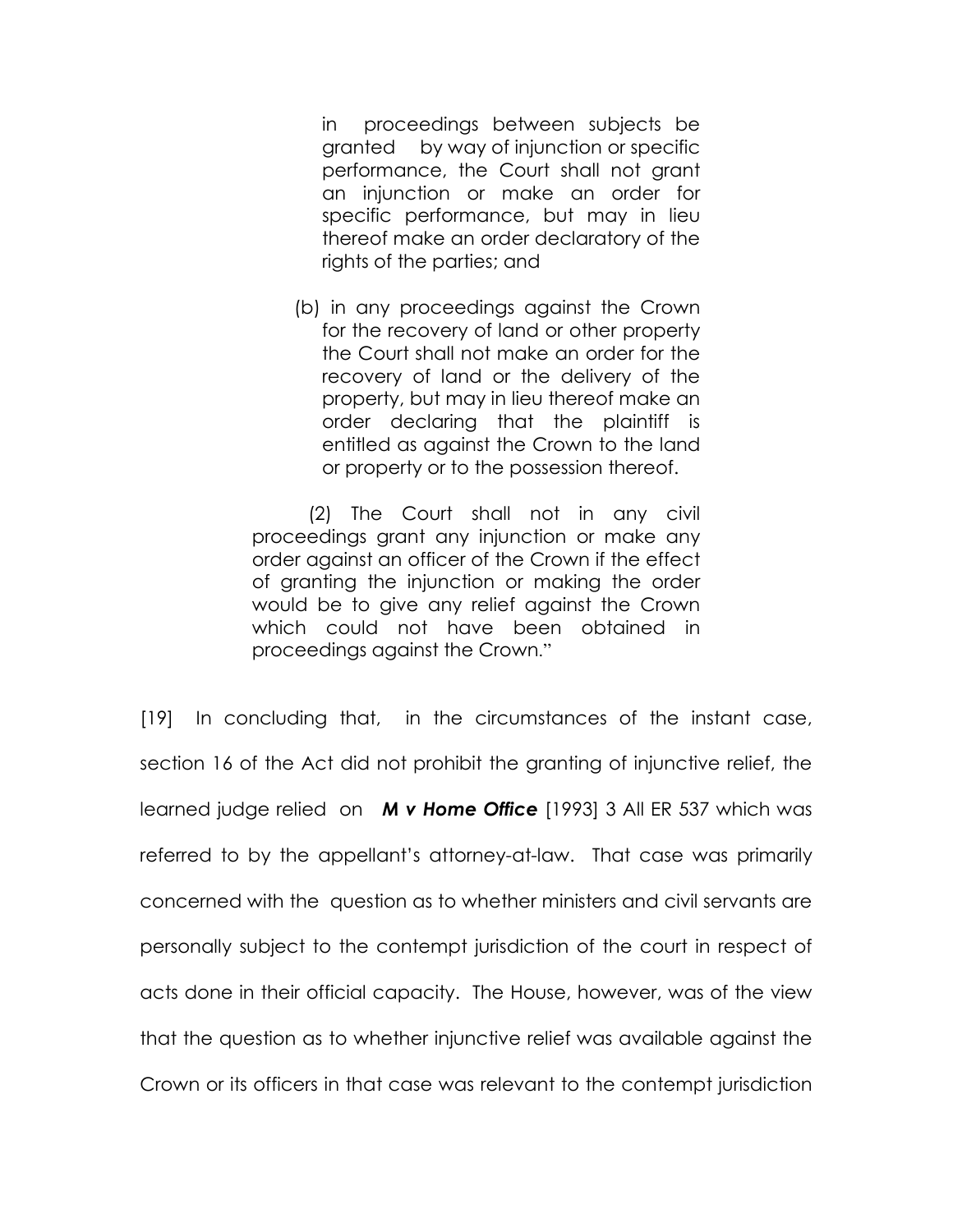issue and should therefore be addressed. But the circumstances of the instant case have nothing or little in common with those of **M v Home Office.** In the latter, M was deported in alleged breach of an undertaking by the Home Secretary's counsel not to remove him from the jurisdiction. Further, a court order that he be returned was also breached. The Secretary of State applied for the court order to be discharged on the basis that as an officer of the Crown, no injunction could be granted against him, by virtue of section 21 of the 1947 Crown Proceedings Act (the provisions of that section are identical to section 16 of its Jamaican counterpart). The order was discharged by the judge who had made it on the basis that he had no jurisdiction to make the order. Thereafter, M brought proceedings against the Secretary of State for contempt in failing to comply with the undertaking and the court order. It was held that the court had jurisdiction to make coercive orders such as injunctions, in judicial review proceedings against Ministers of the Crown acting in their official capacity by virtue of the unqualified language of the Supreme Court Act 1981 of England. That Act made procedural changes to judicial review introduced in 1977 by RSC Order 53.

[20] It is critical to note that  $M \vee H$  one Office was concerned primarily with issues of public law and judicial review and the power of the court to make coercive orders against the Ministers of the Crown acting in their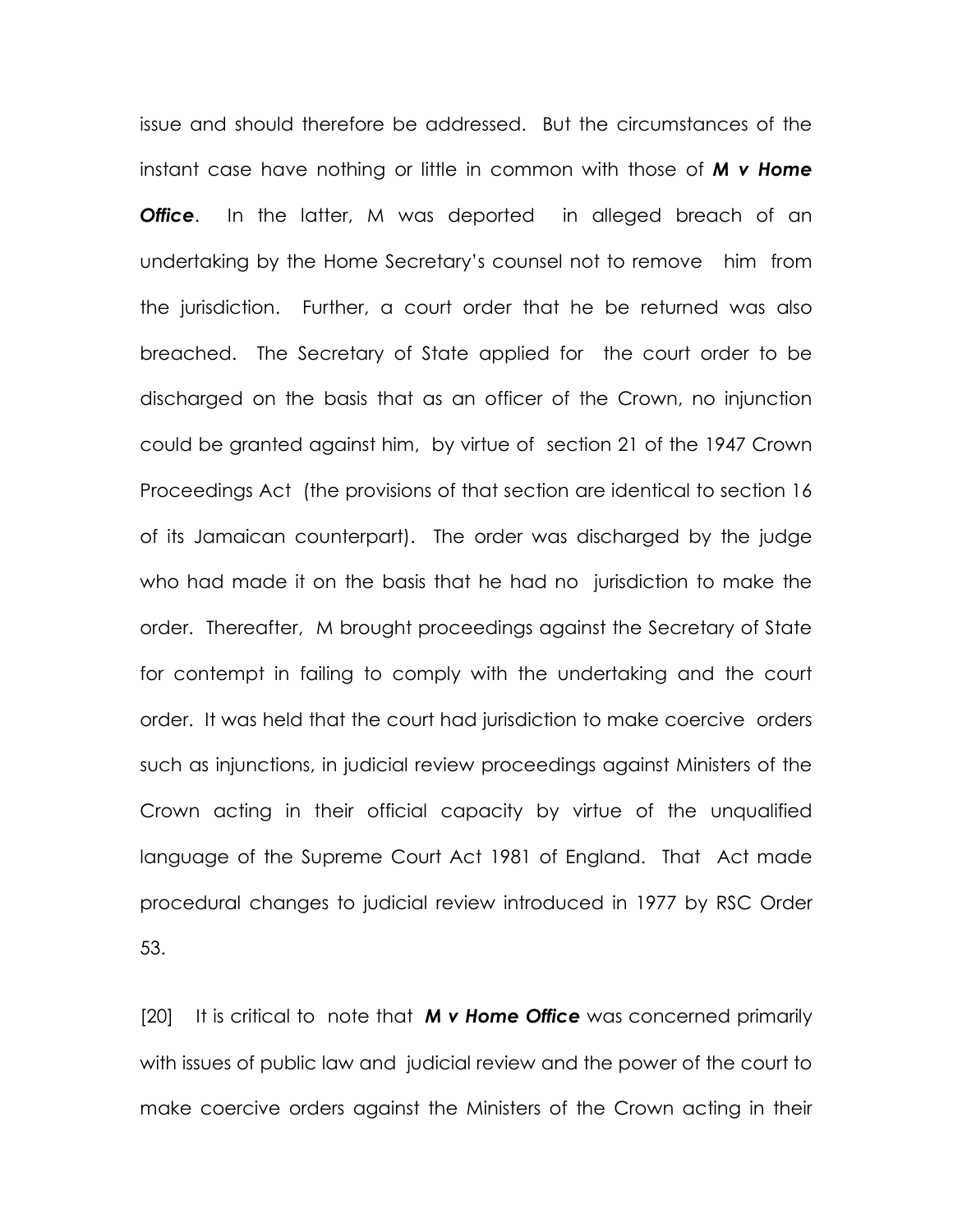official capacity. It was in relation to those circumstances that, Lord Templeman made the statement (on which the appellant relies) that, "the expression 'the Crown' has two meanings namely the monarch and the executive". However, today, in reality and particularly so in this jurisdiction, the distinction between the Crown, that is the government, and officers of the Crown, is of no practical significance. Today all servants or agents of the Crown are appointed to exercise the powers of government. As Lord Simon of Glaisdale said in Town Investment Ltd v

## Department of Environment at page 831:

"…the Crown and 'Her Majesty' are terms of art in constitutional law. They correspond though not exactly, with terms of political science like 'the Executive' or 'the Administration' or 'the Government'… So it comes about that Wade and Phillips Constitutional Law, discussing proceedings by and against the Crown before the passing of the Crown Proceedings Act 1947, stated: 'Crown' includes all the departments of Central Government."

Later in his speech the learned Law Lord went on to say at page 833:

"The departments of state including the Ministers at their head (whether or not either the department or the Minister is incorporated) are then themselves members of the corporation aggregate of the Crown.

…prima facie in public law a Minister or a Secretary of State is an aspect or member of the Crown. Except in application of the doctrine of precedent analogies are to be regarded warily in legal reasoning. But in view of all the foregoing the analogy of the human body and its members is I think, an apt one in relation to the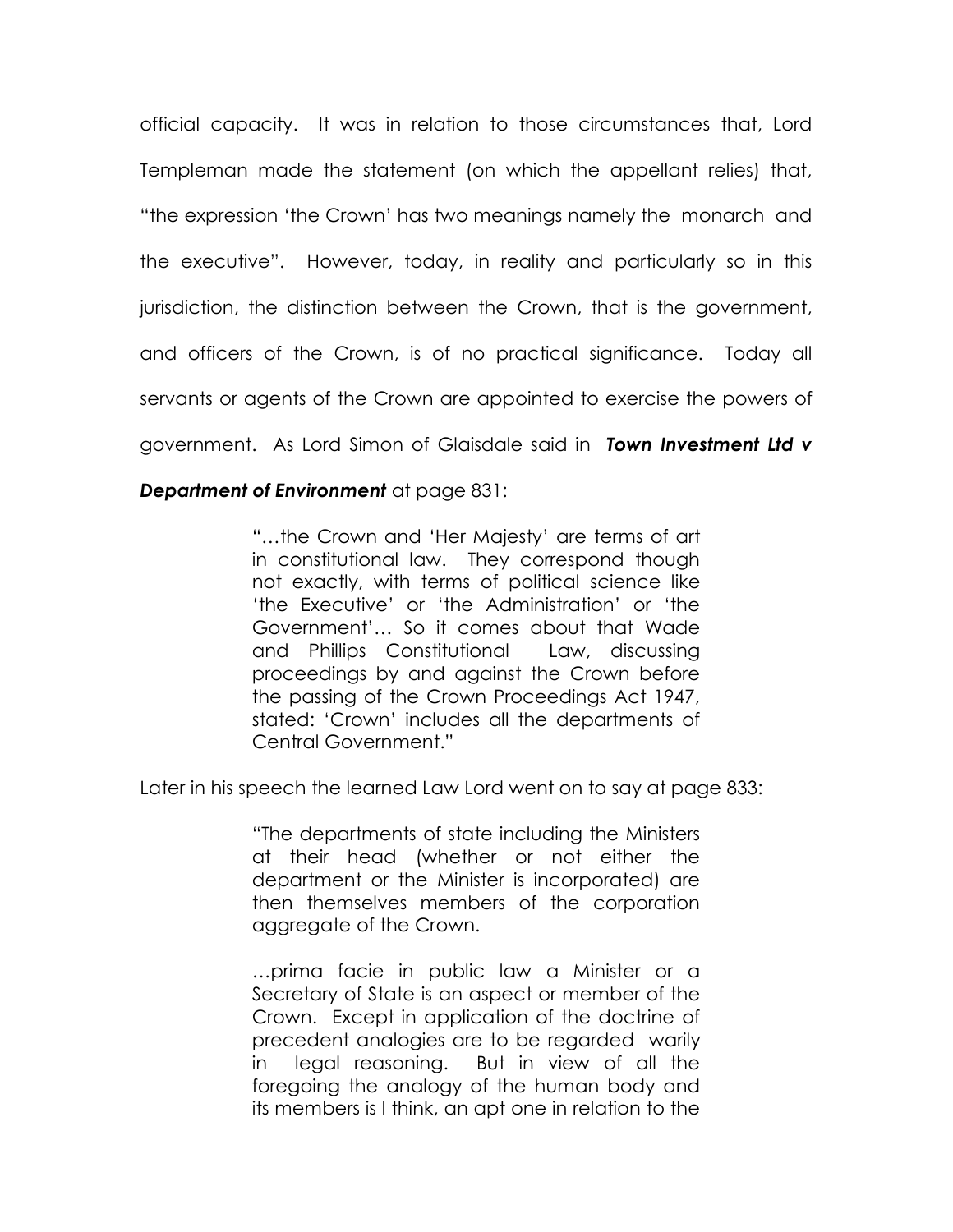problem facing your Lordships. It is true to say: 'My hand is holding this pen.' But it is equally true to say – it is another way of saying: 'I am holding this pen'. What is nonsensical is to say : 'My hand is holding this pen as my agent or as trustee for me'."

[21] Town Investments Ltd v Department of Environment concerned a lease granted to the Secretary of State on behalf of the Crown. The issue was whether the Secretary of State or the Crown was the tenant. It was held inter alia that the acceptance under his official designation by a Minister of the Crown in charge of a government department of the grant from a private lessor of a leasehold interest in premises for use as government offices, was an executive act of government and was therefore an act done by the Crown or by the government, that is, the Ministers of the Crown collectively. It followed that the tenant of the premises was the Crown, or the government and not the Secretary of State. By parity of reasoning, the learned judge in the instant case erred in holding that when acting as agent of the Crown, "an officer of the executive arm of government is in the same position as any other person" where injunctive relief is sought and that, accordingly, section 16 of the Crown Proceedings Act does not apply.

 $[22]$  In my opinion, the principles enunciated in **M v Home Office** on which the appellant relies are not applicable to the enforcement of a lease agreement entered into by an agent or servant of the Crown on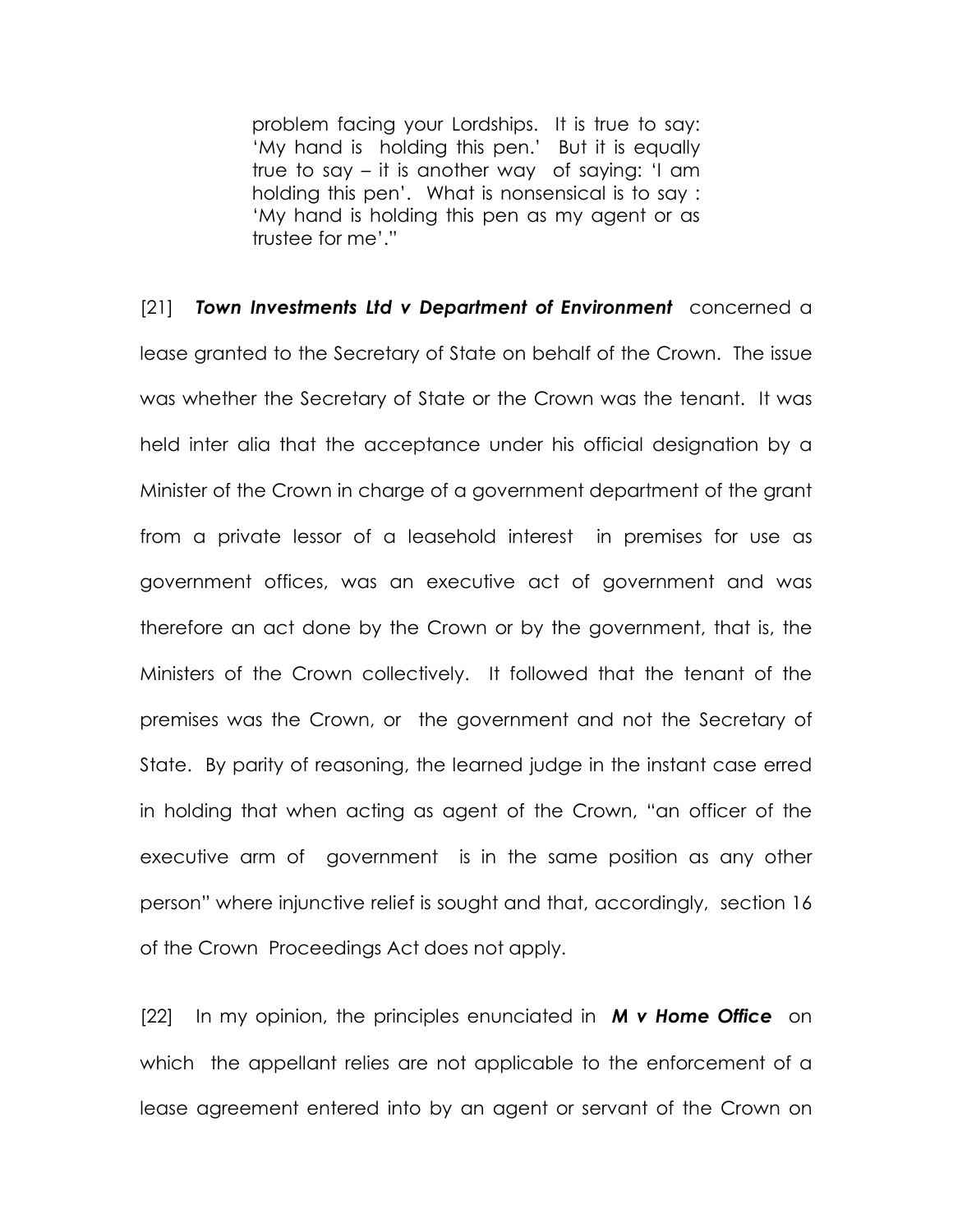behalf of the government with a private lessee. M v Home Office, as I have already stated, concerns judicial review proceedings against ministers of the Crown acting in their official capacity and the court's jurisdiction to make coercive orders. I should mention here that section 16(2) does not prohibit the court from granting injunctive relief against an officer of the Crown in judicial review proceedings. This is so because by virtue of section 2 (2), the phrase "civil proceedings" does not include proceedings which in England would be taken on the Crown side of the Queen's Bench Division. And, of course, proceedings for the prerogative orders (which have been replaced by proceedings for judicial review), were brought on the Crown side. In the instant case the matter of judicial review does not arise. I should also state that where an agent or servant of the Crown commits a tort while acting in his official capacity the actual wrong doer or the person who ordered the wrong doing may be sued personally. Such a tortfeasor may not hide behind the immunity of the Crown. This point was made clear by Lord Woolf in **M v Home Office**. Again, the instant case does not concern the commission of a tort. It seems to me that the importance placed on M v Home Office by the appellant in support of its contention is misplaced. There can be no doubt that the respondent was acting in a representative capacity and as such was "an aspect or member of the Crown". To grant an injunction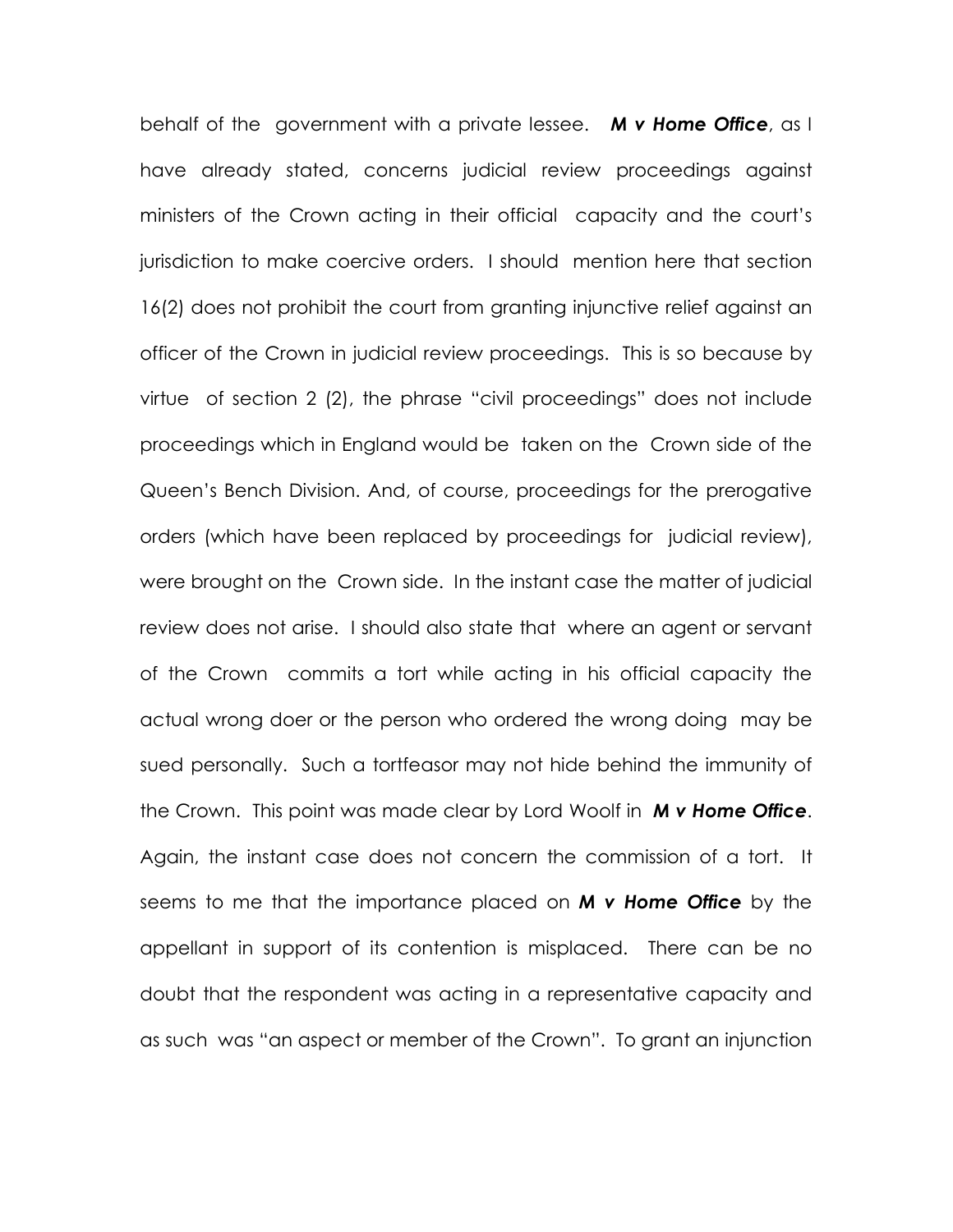against the respondent would in effect be granting such a relief against

the Crown.

[23] The following statement of Lord Woolf supports the contention of the respondent. At page 555 ibid in reference to section 21 of the English Crown Proceedings Act 1947 (section 16 of the Jamaican Act) his Lordship said:

> "…What is clear is that in relation to the proceedings to which provisos (a) and (b) of s. 21 (1) apply no injunction can be granted against the Crown. In addition there is a further restriction on granting an injunction against an officer of the Crown under s.21(2). That subsection is restricted in its application to situations where the effect of the grant of an injunction or an order against an officer of the Crown will be to give any relief against the Crown which could not have been obtained in proceedings against the Crown prior to the Act. Applying those words literally, their effect is reasonably obvious. Where prior to 1947, an injunction could be obtained against an officer of the Crown, because he had personally committed or authorized a tort, an injunction could still be granted on precisely the same basis as previously since, as already explained, to grant an injunction could not affect the Crown because of the assumption that the Crown could do no wrong. The proceedings would, however, have to be brought against the tortfeasor personally in the same manner as they could have been brought prior to the 1947 Act. If, on the other hand, the officer was being sued in a representative capacity, whether as an unauthorized government department, for example, one of the named Directors General or as Attorney General, no injunction could be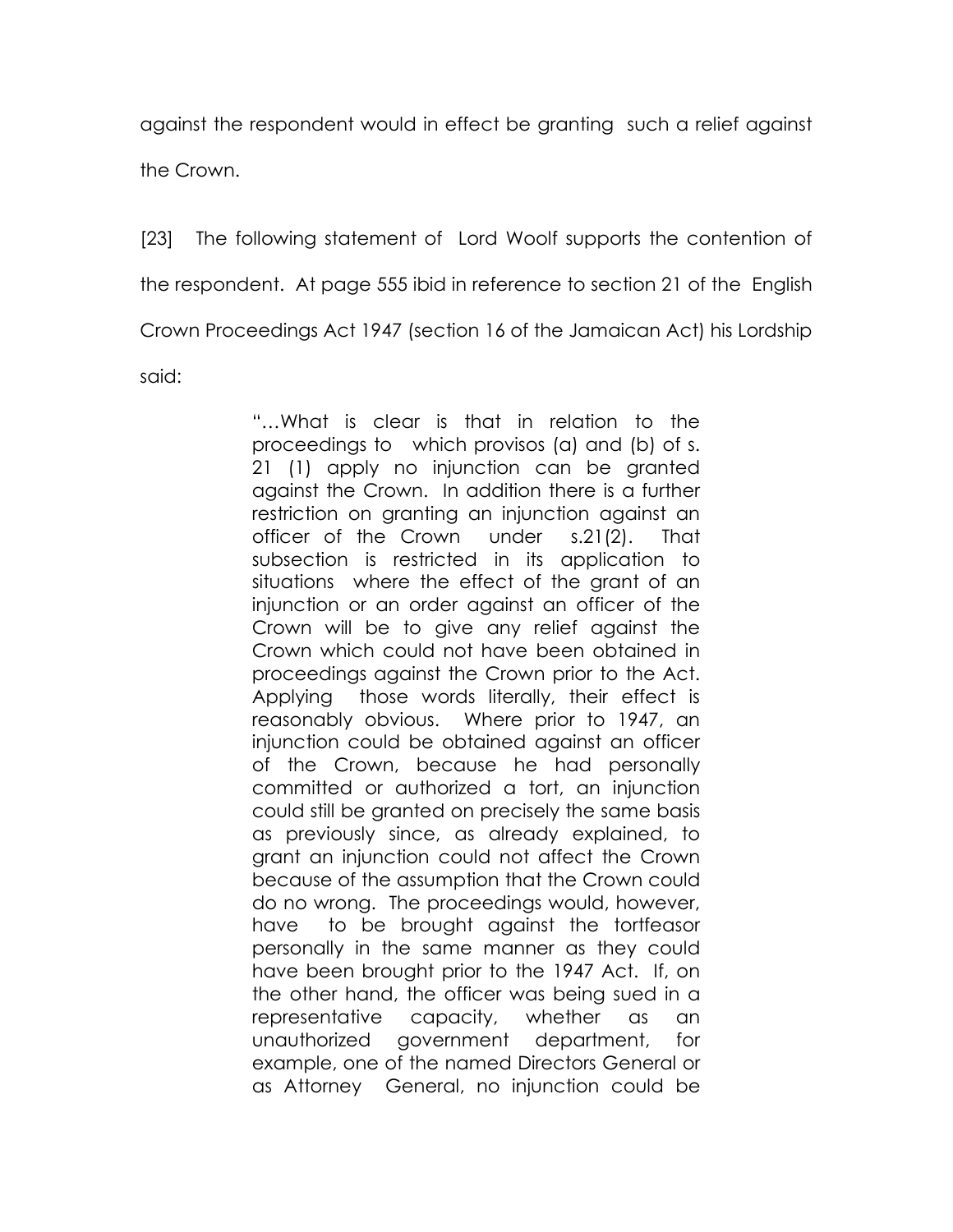granted because in such a situation the effect would be to give relief against the Crown."

In the instant case the respondent, from the start, was acting in its capacity as an agent representing the Crown and in such position, no injunction can be obtained against it. In my view, the learned judge's decision to refuse the application for injunction should be affirmed on the basis stated in ground 1 of the respondent's counter notice of appeal.

### Serious Issues to be tried

[24] The respondent complained in its counter appeal that the learned judge erred in finding that there were serious issues to be tried. The learned judge at paragraph 15 of her judgment expressed the view that the following three issues are some of the serious issues which should be determined at trial:

- "(i) whether or not the lease is valid;
- $(ii)$  if it is, whether or not the lease was terminated by way of surrender; and
- (iii) whether the monthly sums paid by the claimant to the defendant were in excess of the stipulated monthly rental."

[25] I think it is fair to say that before this court neither of the parties contend that the lease was invalid. As regards (iii) above Mrs. Minott-Phillips referred to a letter dated 12 June 2007 (page 124 of Record) and told the court that there was a concession. Thus, the only real issue for this court is whether, in relation to, (ii) the learned judge was right in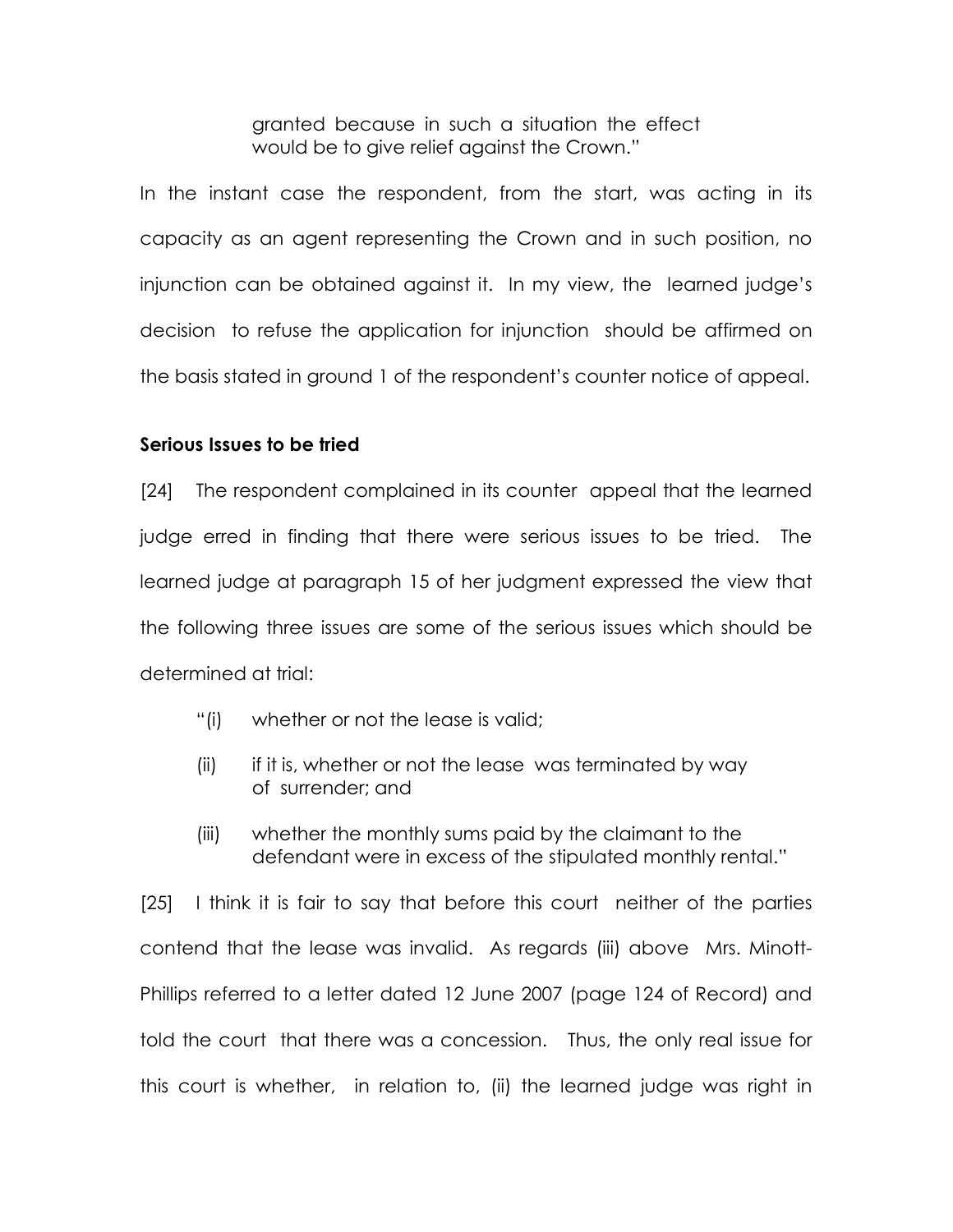finding that the appellant has satisfied the requirements that its claim was not frivolous or vexatious, that is, that there are in fact serious issues to be tried. I must therefore now turn to examine the material which was available to the learned trial judge with a view to determining whether the appellant has any real prospect of succeeding in his claim for an injunction at the trial - see American Cyanamid Co v Ethicon Ltd.

[26] Critical to the determination of this issue is the letter of 30 December 2008. This letter is addressed to the chairman of the respondent company. It reads (page 50 of the Record):

> "It is with great regret and sadness that we write to inform you that we will not be able to continue with the lease arrangements of the Grog Shoppe beyond 28 February 2009 as we are not able to meet the extremely high costs of operating the business.

> The overheads including rent and maintenance are way beyond the ability of the business to support the operations. For a period of years, the business has been financed from personal funds always with the hope that it would have improved with the long awaited recent enhancements to the grounds and the marginal increase in security by DHC. However, this has been to no avail as the client base has not improved.

> We ask you to understand our position as we are forced by the circumstances to make this most regrettable decision for a venture in which we had invested great hope and heart and an enormous amount of personal investments which never yielded any returns, but rather extreme losses.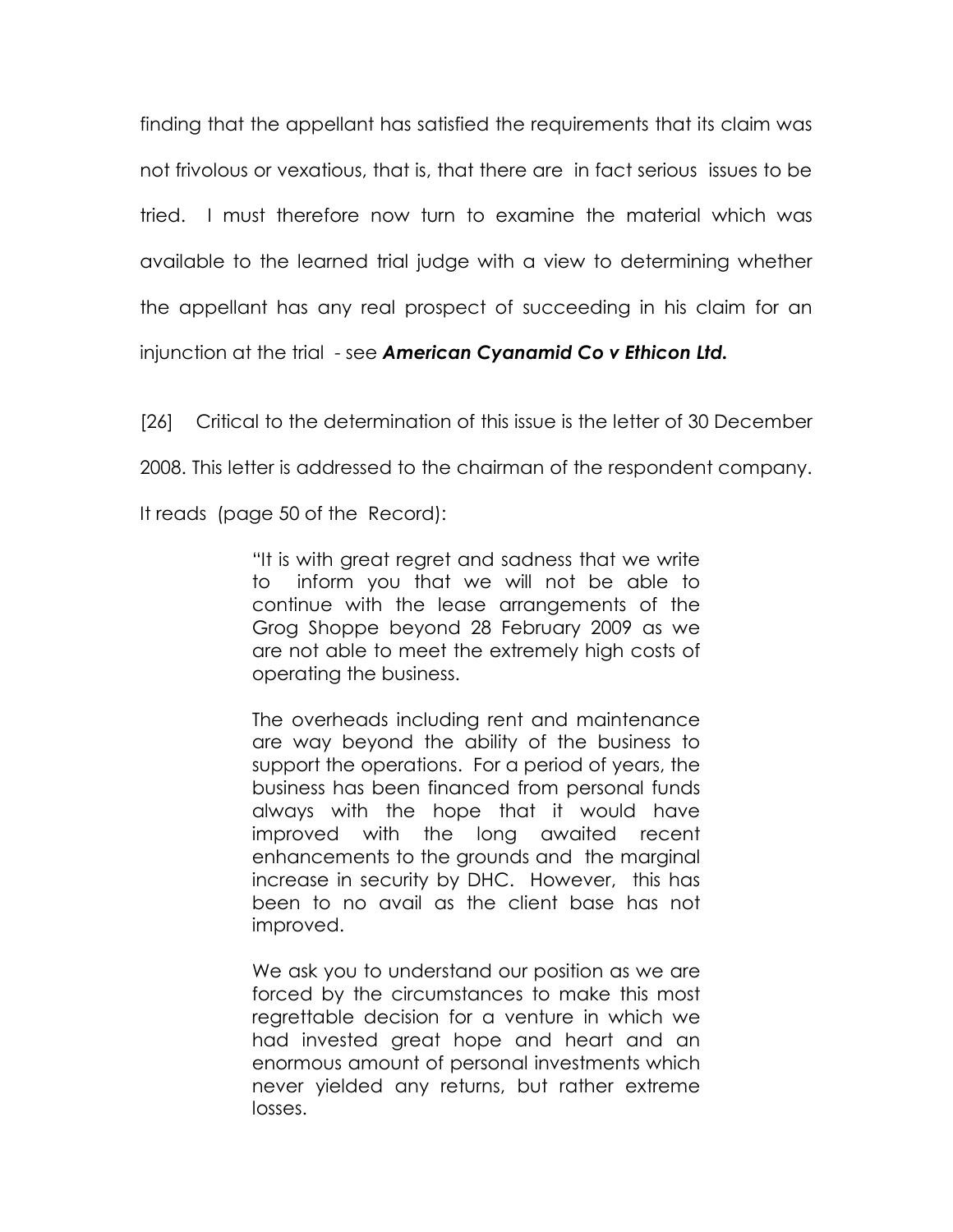We will be happy to discuss the situation with you at your convenience. Yours sincerely Brady and Chen"

[27] It is the contention of the appellant that this letter does not amount to a surrender of the lease. On the other hand, the respondent claims that the letter constitutes a surrender which was accepted by the respondent at a meeting of the parties held on or about 8 January 2009. It is necessary to consider the legal requirements to effect the surrender of a lease against the background of the undisputed facts.

[28] The lease agreement does not speak to the surrender of the lease. The Instrument of Lease was not registered under the Registration of Titles Act inspite of clause 5.11 which states that "the parties expressly agree that this lease shall be registered on the Titles affected by same". The non-registration of the lease would, in my view, make the endorsement procedure provided by section 101 of the Registration of Titles Act, for the surrender of the lease, inapplicable. Section 101 provides:

> "101. A lease made under this Act may be surrendered and determined as well by operation of law or under any enactment now or hereafter to be in force relating to bankrupts and their estates, as by the word 'Surrendered' with the date being endorsed upon such lease or on the duplicate thereof (if any) and signed by the lessee or his transferee and by the lessor or his transferee and attested by a witness. The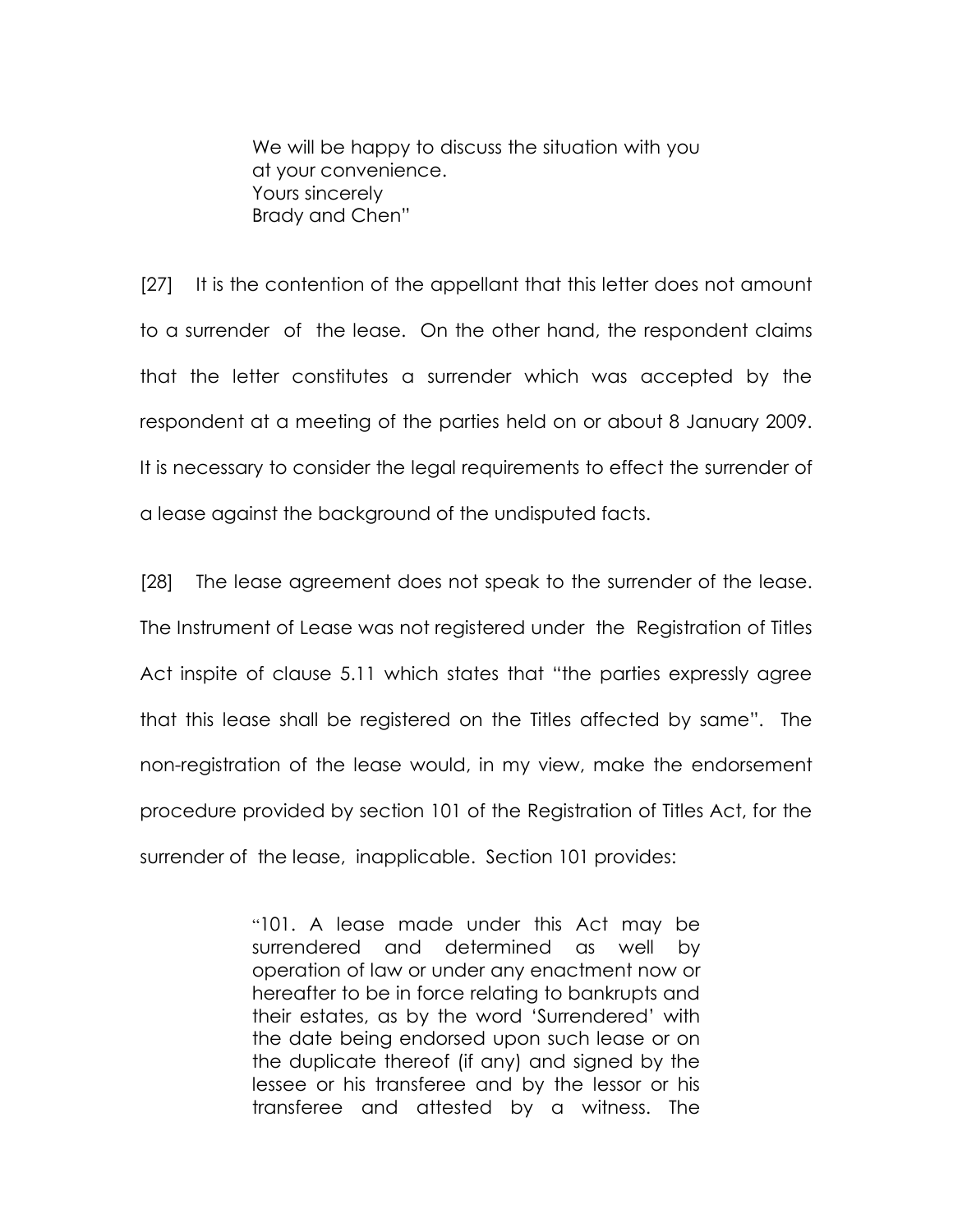Registrar shall enter in the Register Book a memorandum recording the date of such surrender, and shall likewise endorse upon the duplicate (if any) a memorandum recording the fact of such entry having been made. …; and production of such lease, or duplicate (if any) bearing such endorsement and memorandum, shall be sufficient evidence that such lease has been legally surrendered:…".

[29] By virtue of section 94 a lease of registered land made under the Registration of Titles Act shall be (i) for a term not less than one year (ii) executed in the form in the sixth schedule and (iii) registered under the Act. The conditions at (i) and (ii) have been met, but contrary to the stated intention of the parties, the lease was not registered. Thus the provisions for the surrender of the lease under the Act by the endorsement of the word "surrendered" on the title would not be applicable. The Act, of course does not provide the method of surrendering a lease which is not made under the Act. I must therefore move to consider the surrender of a lease which is not registered.

[30] In his work Commonwealth Caribbean Property Law at page 18, Professor Gilbert Kodilinye said:

> "A lease for a fixed period terminates automatically when the period expires, there is no need for any notice to quit by the landlord or the tenant. Another basic characteristic of a fixed term lease is that the landlord cannot terminate the lease before the end of the period unless the tenant has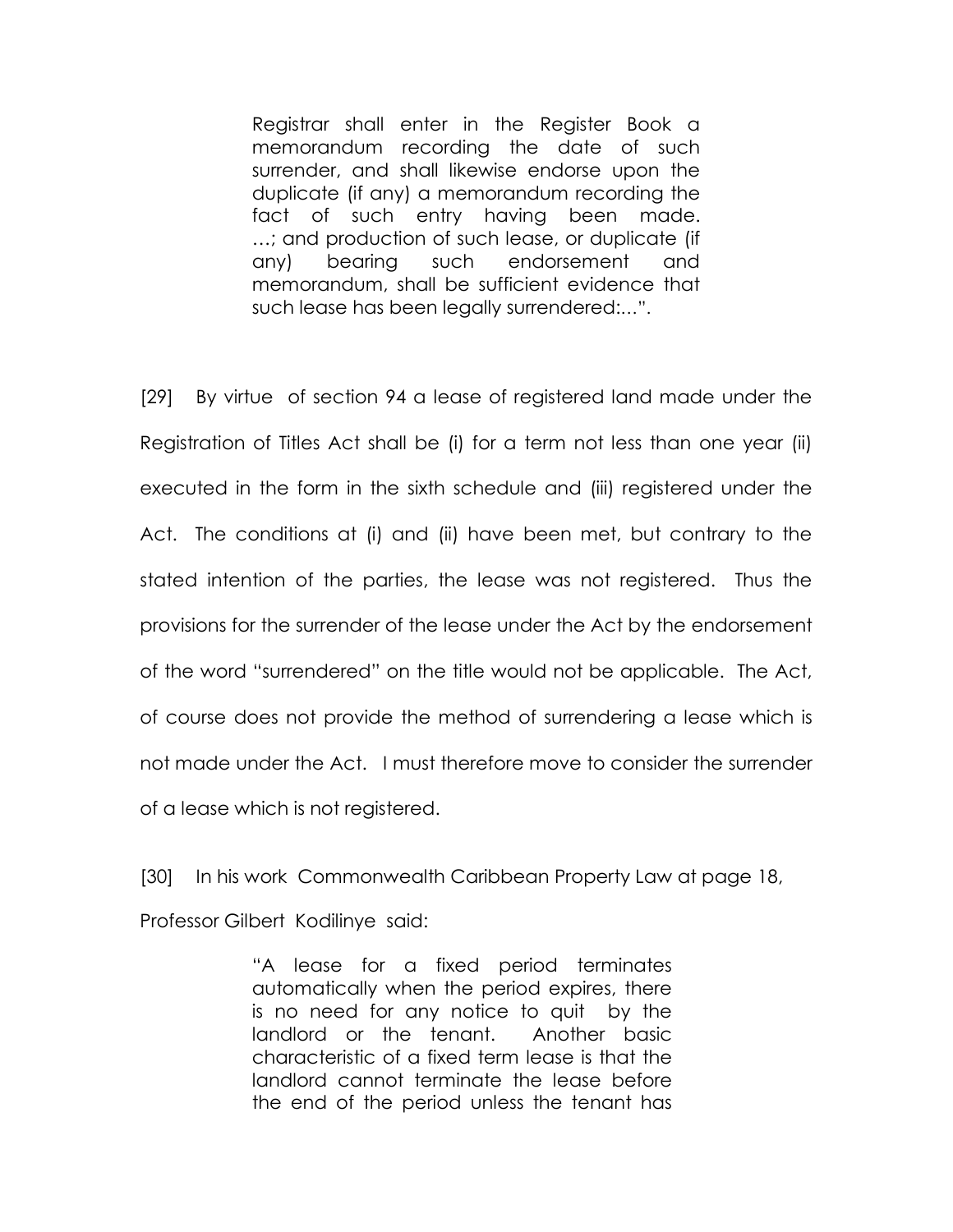been in breach of a condition in the lease, or the lease contains a forfeiture clause and the tenant has committed a breach of covenant which entitled the landlord to forfeit the lease. Nor can the tenant terminate the lease before it has run its course, he may only ask the landlord to accept a surrender of the lease, which offer the landlord may accept or reject as he pleases." (emphasis mine)

I am inclined to accept the above as a correct statement of the law.

[31] In addressing the "nature of surrender" of a lease the learned authors of Halsbury's Laws of England, Landlord and Tenant Vol. 27 (1) 2006 para. 630 state:

> "A surrender is a voluntary act of the parties whereby, with the landlord's consent the tenant surrenders his lease to the landlord so that the lease merges with the reversion and is thus brought to an end. It is defined as being the yielding up of the term to the person who has the immediate estate in reversion in order that, by mutual agreement, the term may merge in the reversion. The surrender may be either express, that is by an act of the parties having the expressed intention of effecting a surrender, or by operation of law, that is as an inference from the acts of the parties."

[32] The respondent is contending that there is an express surrender of the lease. It is the submission of Mrs Minott-Phillips for the respondent that for an express surrender to be valid there must be a note in writing signed

by the surrenderer or his lawful agent evidencing an intention to surrender.

No technical words are required to effect a surrender nor does the word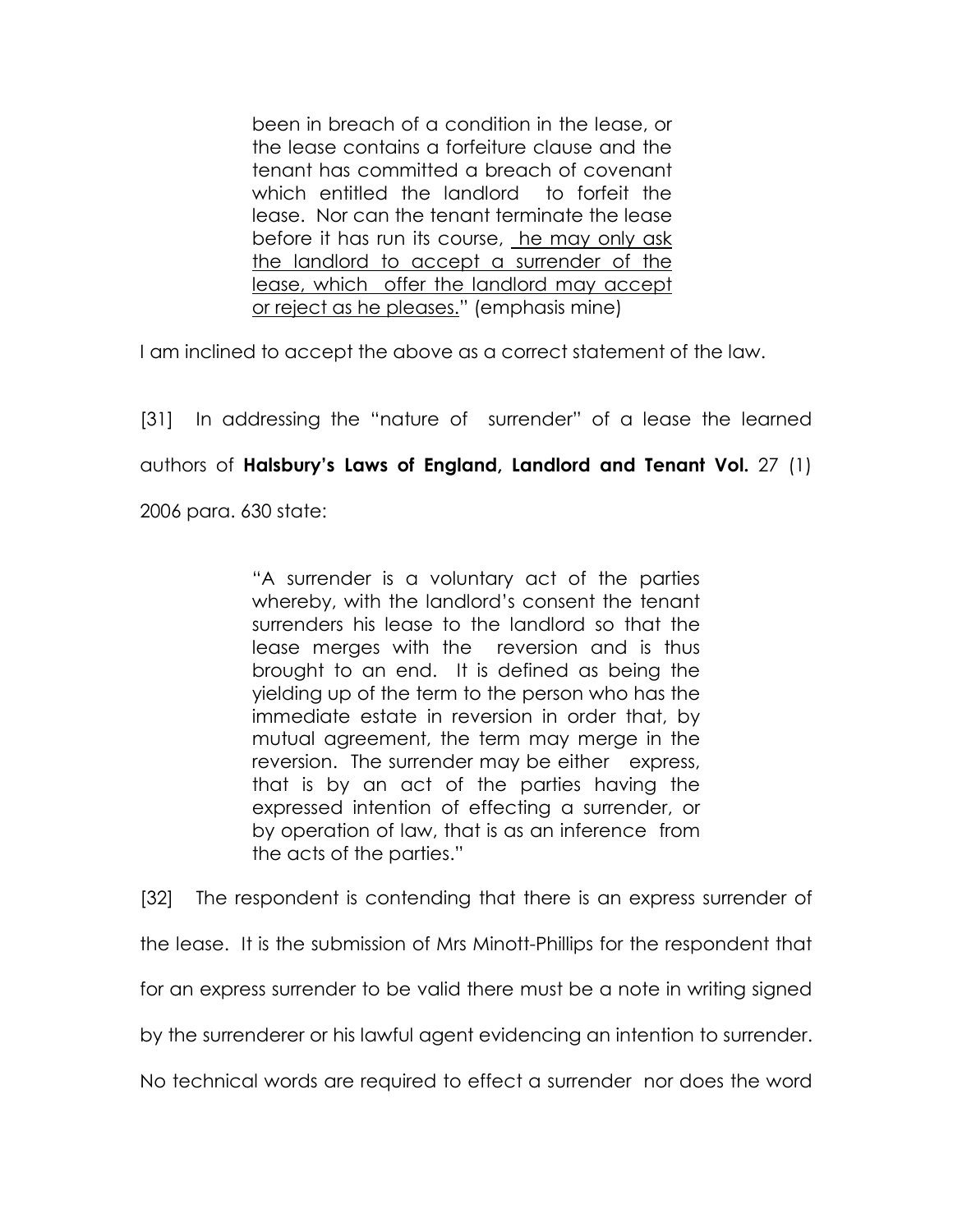"surrender" need be used, she contends. Counsel relies on section 3 of the Statute of Frauds 1677, Doe d Wyatt v Stagg (1839) 5 Bing NC 564, Sleigh v Bateman 78 ER 738 and Farmer of the demise of Earl v Rogers 95 ER 666, among others.

[33] Mrs Gibson-Henlin on the other hand contends that the lease was made under the Registration of Titles Act and that the Statute of Frauds 1677 does not apply. She further submits that the cases relied on by the respondent do not support the respondent's contention. In any event, she submits the following are serious questions to be resolved at trial:

- (i) Does the Registration of Titles Act apply not withstanding the non-registration of the lease?
- (ii) Is the Statute of Frauds applicable?
- (iii) Was the surrender effective in so far as it was for a future date?
- (iv) Did the respondent accept the offer of surrender?

 [34] I have already looked at the question as to whether or not the Registration of Titles Act is applicable to an unregistered lease (see paragraphs 28 and 29 supra). I cannot accept the contention of counsel for the appellant that it is reasonably arguable that the lease was made under the Act because it is stated at Item C to be "subject to the easements, covenants and powers contained in the Registration of Titles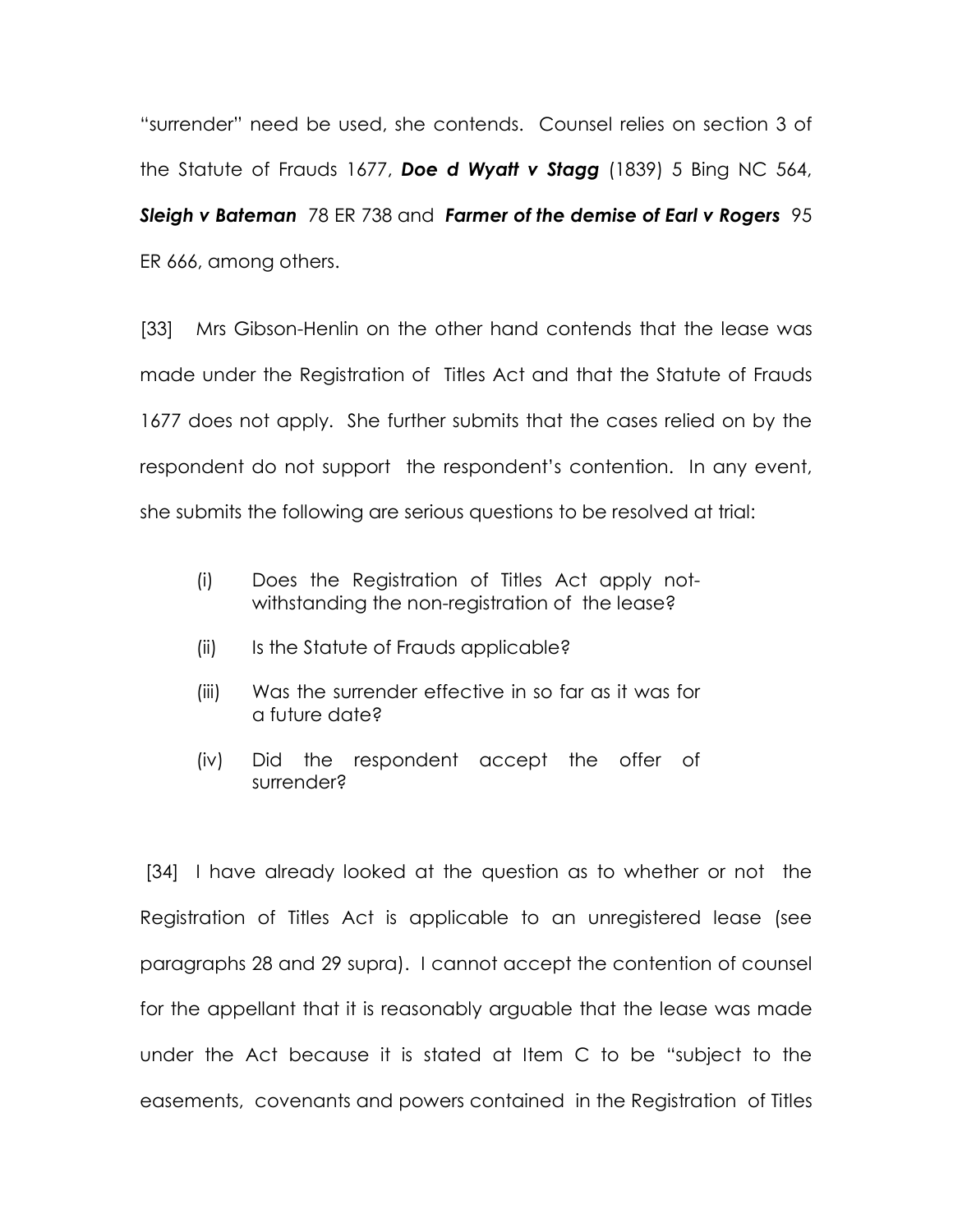Act, except so far as same are hereby modified or negatived, and subject also to the terms, covenants, conditions and stipulation hereinafter contained". It seems to me that, in light of section 94 and indeed the scheme and purpose of the Act, which embraces the Torrens system, it cannot be successfully argued that a lease not registered under the Act is "made under the Act." And if it is not "made under the Act" then section 101 of the Act does not apply to it. Further section 63 of the Act does not seem to support the appellant's contention in this regard. This section states:

> "63. When land has been brought under the operation of this Act, no instrument until registered in manner herein provided shall be effectual to pass any estate or interest in such land, or to render such land liable to any mortgage or charge; but upon such registration the estate or interest comprised in the instrument shall pass or, as the case may be, the land shall become liable in manner and subject to the covenants and conditions set forth and specified in the instrument, or by this Act declared to be implied in instruments of a like nature; and should two or more instruments signed by the same proprietor, and purporting to affect the same estate or interest, be at the same time presented to the Registrar for registration, the Registrar shall register and endorse that instrument which shall be presented by the person producing the certificate of title."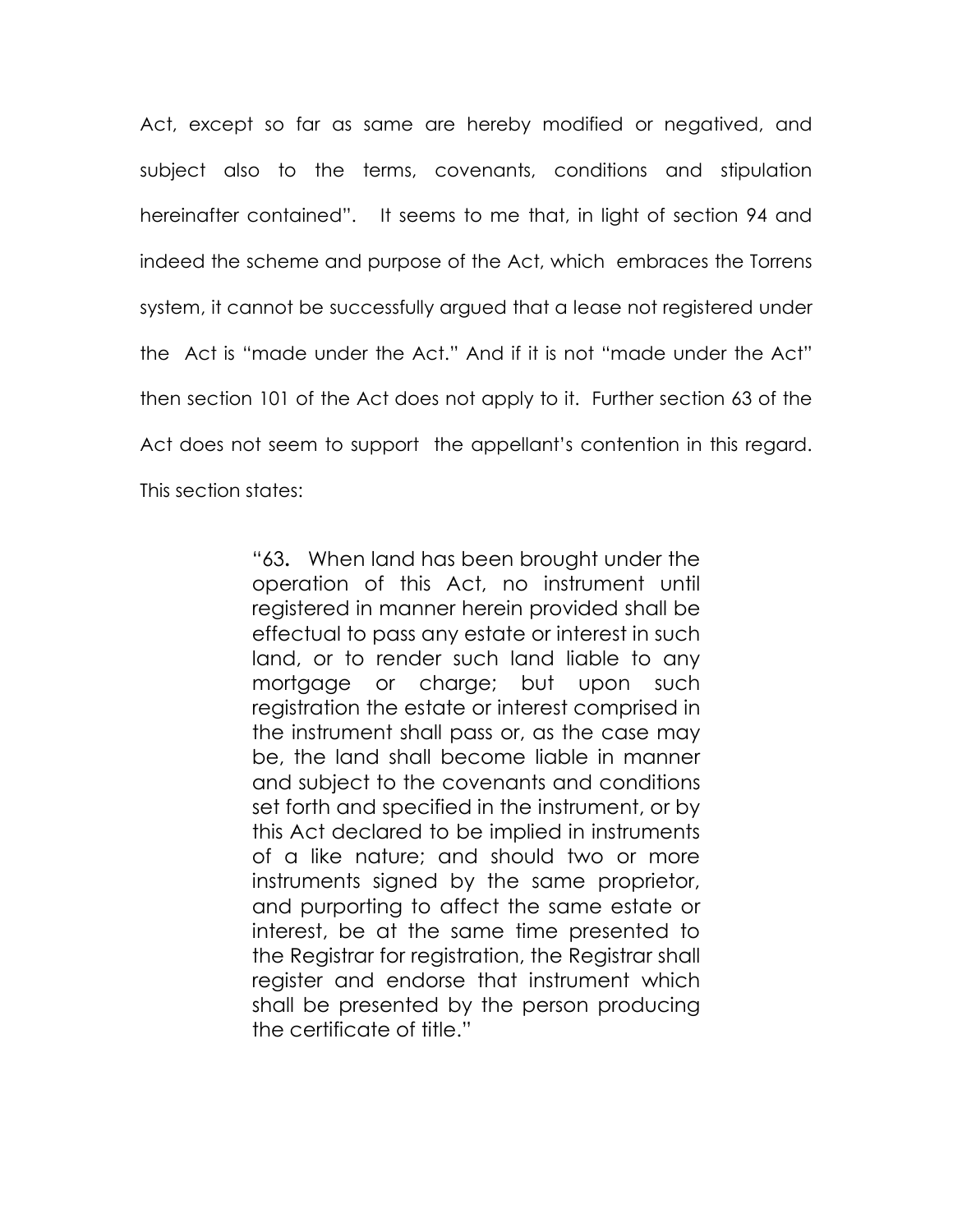[35] It is now settled law that by virtue of section 41 of the Interpretation Act, the English Statute of Frauds 1677 applies to this jurisdiction. By section 3 of the Statute of Frauds no lease shall after 24 June 1677 "be assigned, granted or surrendered unless it be by deed or note in writing signed by the party so assigning, granting of surrendering the same or their agents thereunto lawfully authorized by writing or by act and operation of law". Thus, unlike the situation in England, in this jurisdiction a surrender need not be by deed. I accept the submission of Mrs Minott-Phillips that an express surrender need only be evidenced by a note in writing signed by the surrenderer or his agent. It is important to note that a surrender may also be by "act and operation of law" that is implied from the acts of the parties.

[36] Of the cases cited, I will only refer to one. I do not find the others very helpful. In Farmer of the demise of Earl v Rogers "AB by deed indented, mortgaged lands to CD for 500 years with a proviso that the term shall cease and be void upon payment of 500L and interest upon a certain day; sometime after the day limited for payment thereof AB paid CD all principal and interest due to him upon the mortgage". AB died and Earl, the lessor of the plaintiff, as his heir at law, brought ejectment proceedings against the defendant who was in possession of the premises. At the trial the defendant produced the mortgage deed which had endorsed upon its back without any seal or stamp: "Received this….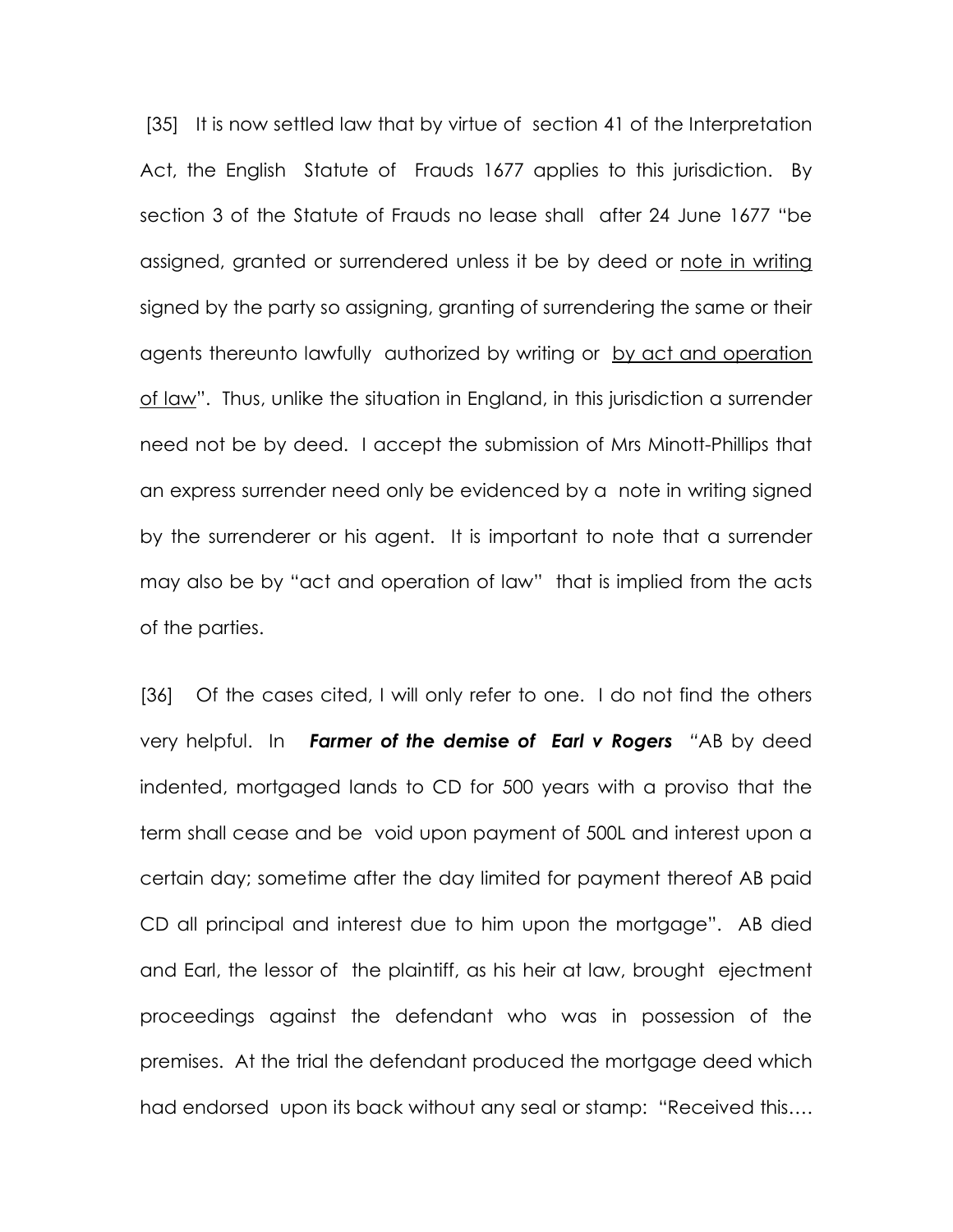day of March 1738 (being after the day limited by the proviso) of AB so much money for all principal money and interest till this day; and I do release the said AB and discharge the within mortgaged premises from the term of 500 years", signed by CD the mortgagee. As I understand it, it was argued on behalf of the defendant that as the payment was after the day, the legal estate was still in the mortgagee. Further the argument went, the term created by deed could not be surrendered by means of the said endorsement on the mortgage deed. This argument was rejected by the court. The court in giving judgment for the plaintiff held that the words "release" and "discharge the term of 500 years" were much stronger than words which in many cases have amounted to a surrender. The court also held that by virtue of section 3 of the Statute of Frauds a lease for any term of years may be created by writing without deed and that the same may be surrendered by deed or note in writing.

[37] In the light of the foregoing, I will essay an opinion as to whether the appellant has a real prospect of succeeding in its claim for a permanent injunction. Now, in its letter of 30 December 2008, the appellant stated that it "will not be able to continue with the lease agreements of the Grog Shoppe beyond the 28 February 2009 as we are not able to meet the extremely high costs of operating the business". In this statement the appellant has, in my view, clearly evinced an intention to surrender the lease. It does not in my view permit of any other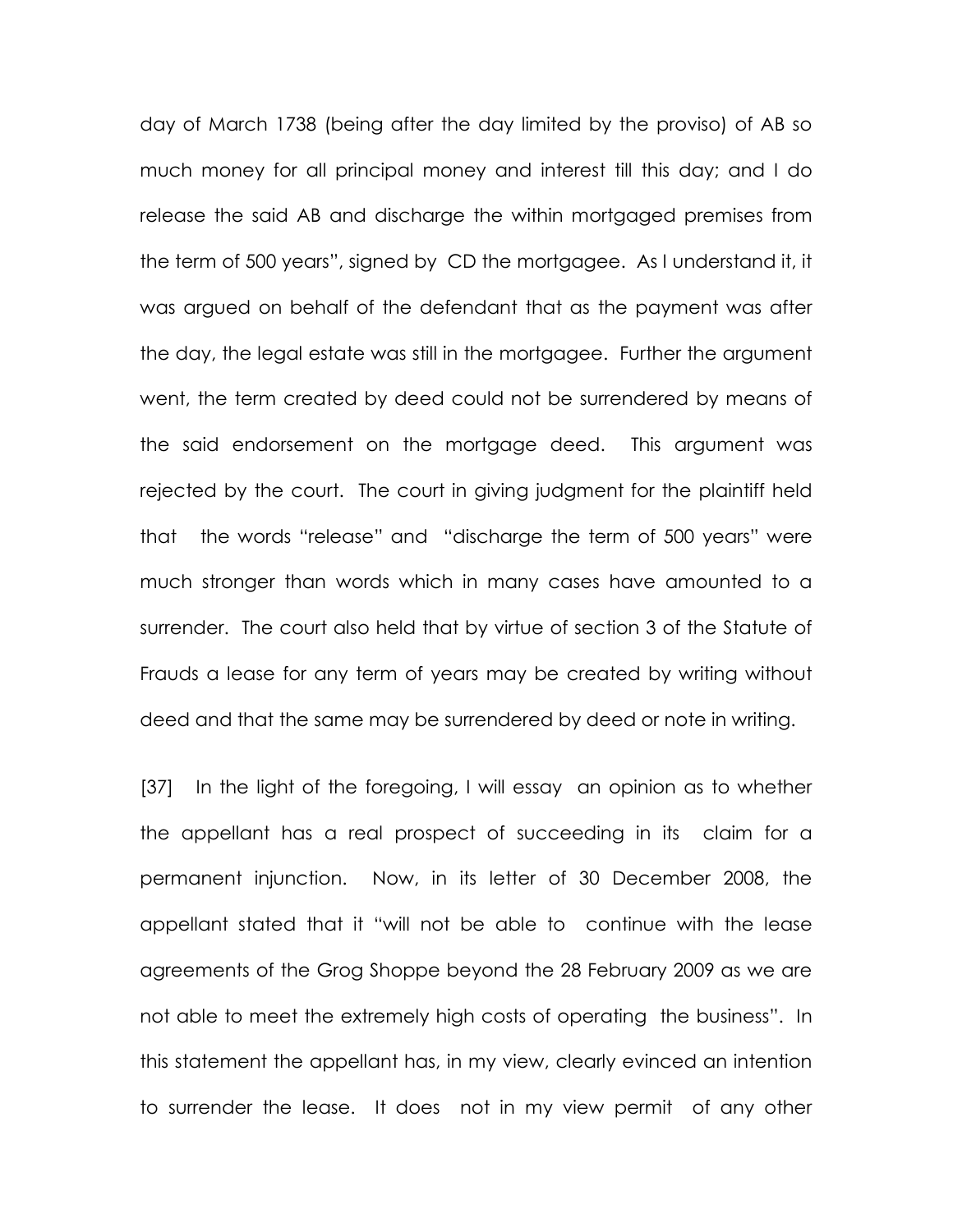reasonable interpretation. The parties met on or about 8 January 2009 to discuss the letter of 30 December. The appellant made no mention of this meeting in its first affidavit. It was only after the respondent had in the affidavits of Miss Janette Taylor, (the executive director of the respondent) and Mr Stephen Facey (vice-chairman of the respondent's Board of Directors) stated that the appellant's surrender of the lease was accepted by the respondent at the said meeting, that the appellant in its second affidavit mentioned the meeting and denied that the surrender was accepted by the respondent.

[38] Putting aside the discussions at the meeting of 8 January, there can be no serious argument that the surrender was not accepted and the acceptance not communicated. I make this conclusion based on the following:

(i) In an advertisement appearing in the Sunday Gleaner of 15 February 2009, the respondent invited expressions of interest for the operation of the Grog Shoppe Restaurant at Devon House. It later accepted the proposal of Davoli Ltd. It is significant that one of the expressions of interest was submitted by one of the directors of the appellant company.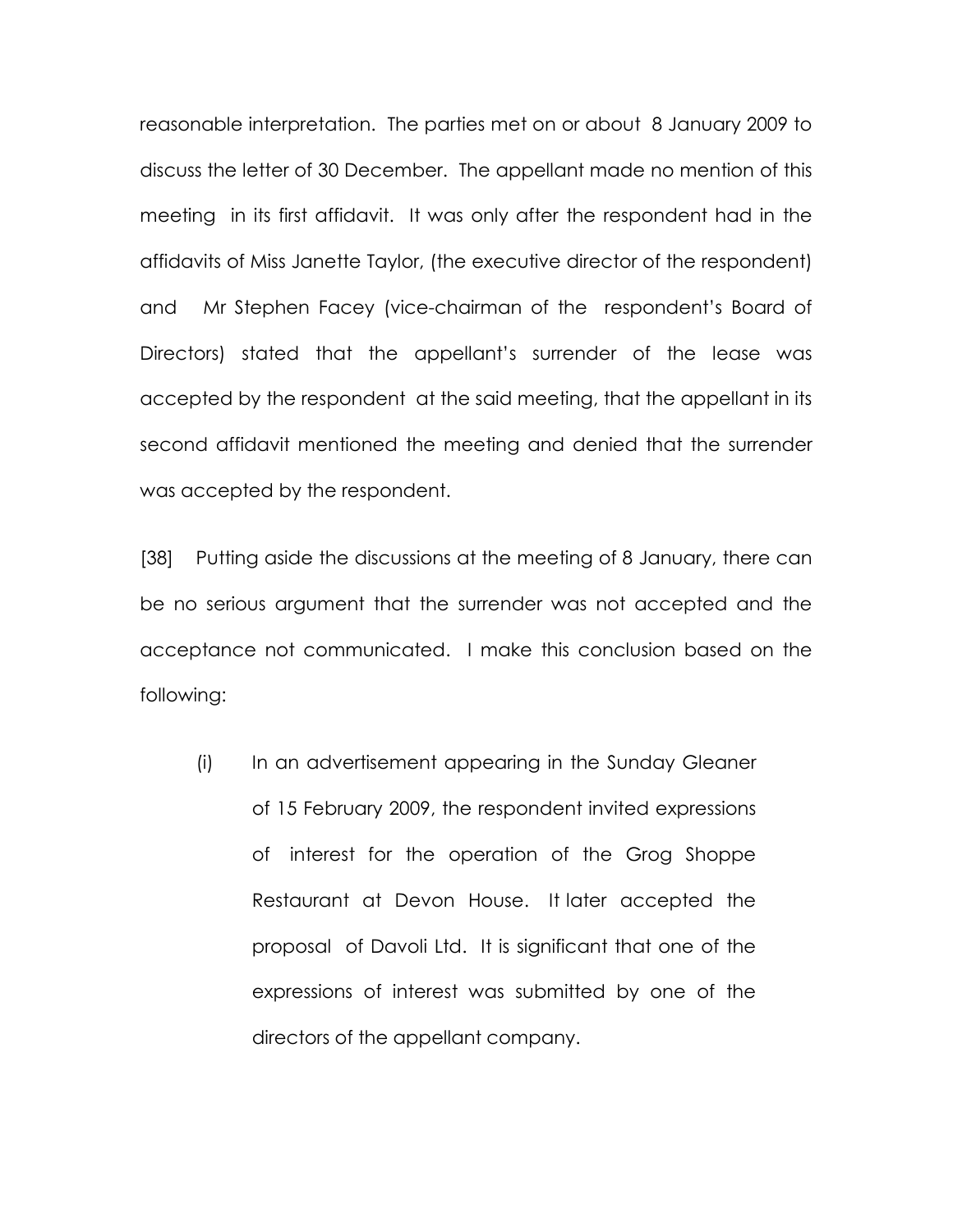(ii) By letter dated 24 February 2009 the appellant company wrote the respondent stating (page 53 of Record):

> "Further to our letter of December 30, 2009, I am writing to ask for an extension of two weeks so as to enable us to arrange our operations."

(iii) The respondent replied by letter dated 27 February, 2009

(page 54 of Record):

"We are in receipt of your letter dated February 24, 2009 where you requested an additional two weeks extension regarding the closure of your operations.

Due to much need (sic) renovation work that has to be done on the kitchen as soon as possible we regret to inform you that Devon House Development Ltd can only offer you one week extension effective March 1, 2009."

It does not appear that the appellant responded to this

letter.

(iv) On 3 March 2009 the respondent wrote the appellant a letter for the attention of Mrs. Lisa Gabay, a director of the appellant. The respondent thanked Mrs. Gabay for her proposal and informed her that she might be called for an interview. She was also reminded that the one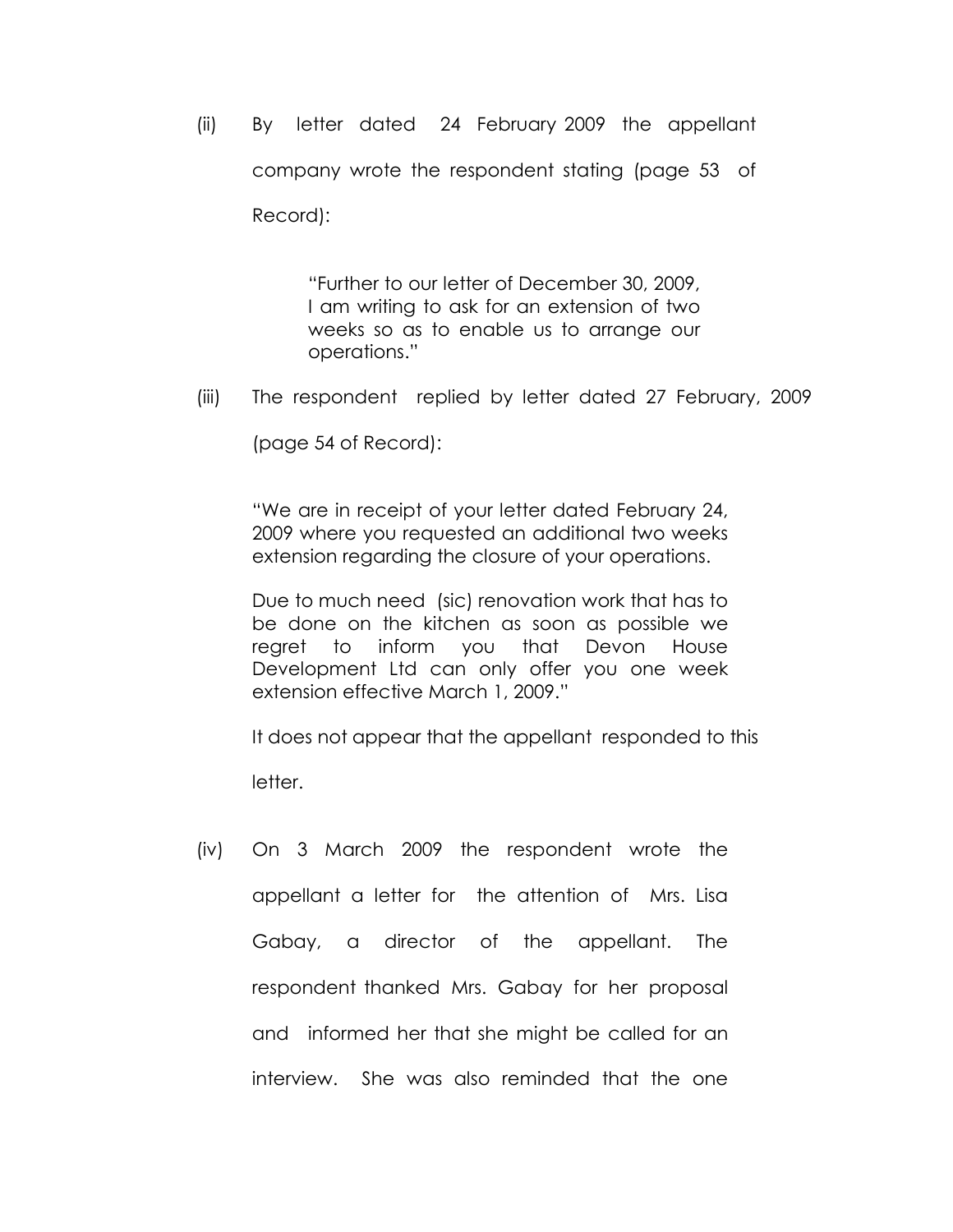week extension to occupy the Grog Shoppe would end on March 7, 2009 and asked to settle outstanding rent and water arrears.

The appellant company replied to this letter asking for audited statements. The appellant did not seek to refute the respondent's statement that there was an extension that would soon end. Mrs Minott-Phillips summed up the situation aptly and forcefully in this way – "without a termination an extension does not arise". I should add that it is only after the respondent's attorneys-at-law had written the appellant warning that no further extension would be granted and that the respondent would be 're-entering and retaking possession' that the appellant wrote disputing the surrender of the lease. In my opinion, the subsequent conduct and acts of the parties make it abundantly clear that the respondent had accepted the appellant's surrender of the lease.

[39] In her written submissions, Mrs Gibson-Henlin argues that the letter of 30 December was not effectual in surrendering the lease because a surrender must take effect at once and cannot take effect at a further date. In this case, she observes, the surrender was intended to take effect almost two months later. In support of this submission she cites para. 630 of Halsbury Laws of England (supra) which states that "Authority has suggested that a surrender must take effect at once…". The cases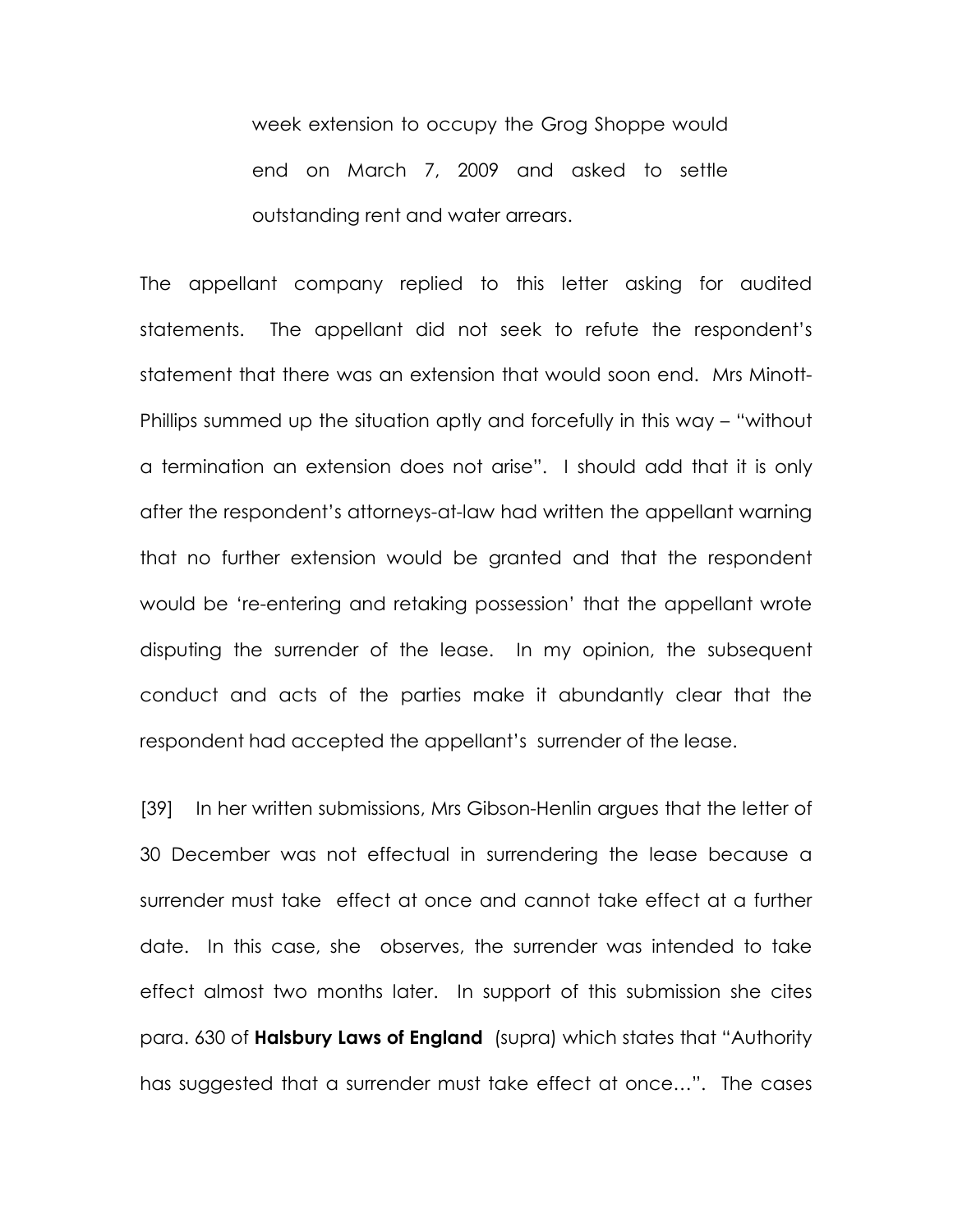referred to in the footnote seem to be of dubious authority for that proposition. In any event in Take Harvest Ltd. v Lui and Anor [1993] 2 All ER 459 their Lordships' Board held that an agreement to surrender a lease at a future date would have been effective to surrender but for the fact that it did not satisfy the relevant statutory provision that such agreement should be in writing.

#### **Conclusion**

[40] For the reasons given I hold that:

- (1) the respondent was not acting in its private capacity but was acting on behalf of the Crown.
- (2) the respondent, as an agent of the Crown, is part of the government machinery or a "member of the Crown". To grant an injunction against the respondent would in effect be granting an injunction against the Crown. By virtue of section 16 of the Crown Proceedings Act, the court may not grant an injunction against the Crown;
- (3) In any event, in my view, there is no serious issue to be tried and thus the appellant has no real prospect of succeeding in its claim for an injunction.